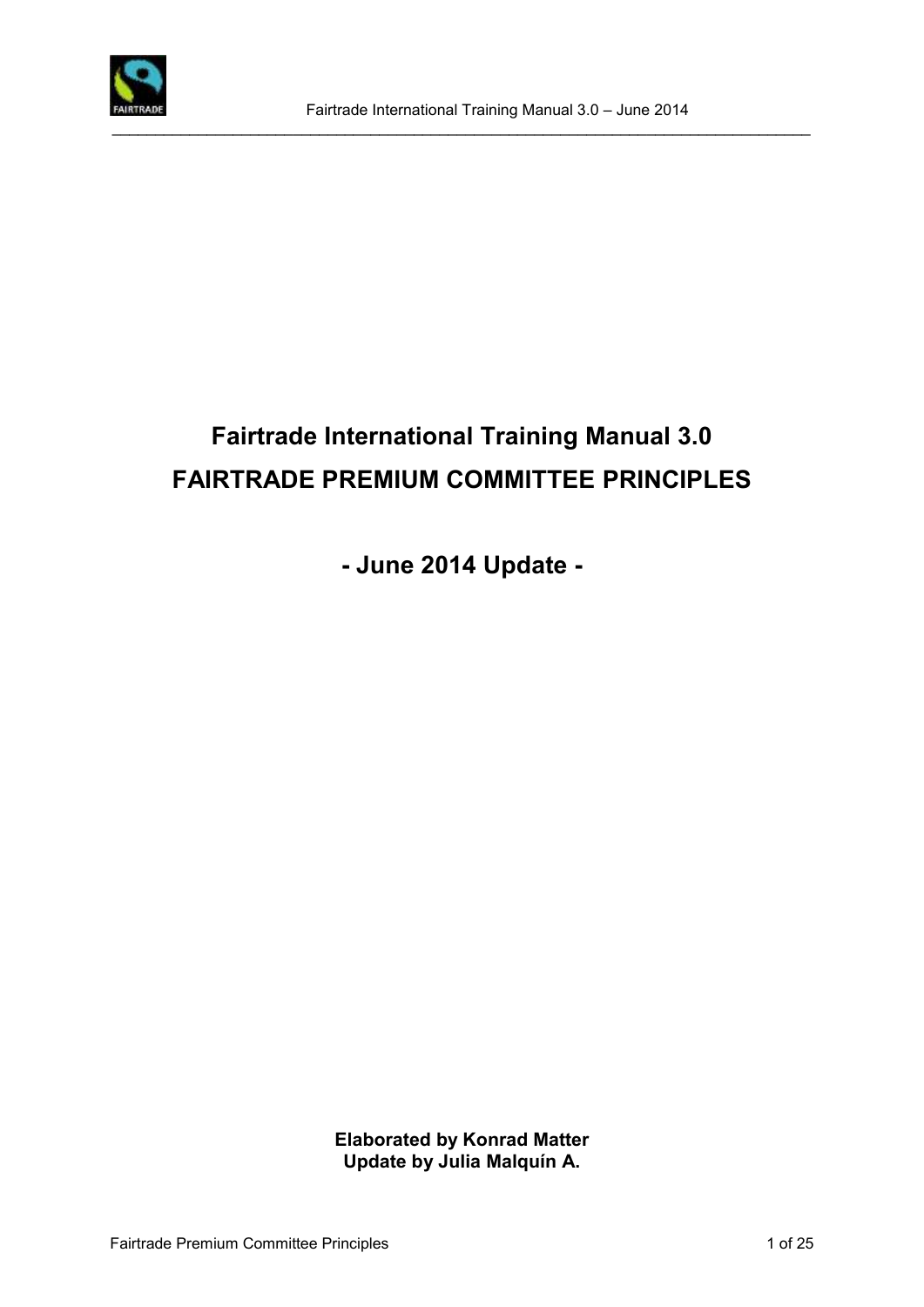

The Training Manual *"Fairtrade Premium Committee Principles"* is a product of the Fairtrade Labelling Organizations International e.V., Bonn, Germany. Fairtrade International is the worldwide Fairtrade standards setting and certification organization.

\_\_\_\_\_\_\_\_\_\_\_\_\_\_\_\_\_\_\_\_\_\_\_\_\_\_\_\_\_\_\_\_\_\_\_\_\_\_\_\_\_\_\_\_\_\_\_\_\_\_\_\_\_\_\_\_\_\_\_\_\_\_\_\_\_\_\_\_\_\_\_\_\_\_\_\_\_\_\_\_\_

Contact information: Fairtrade International Bonner Talweg 177 53129 Bonn Germany Tel.: +49 (0) 228 949 23 0 Fax: +49 (0) 228 242 17 13 Email: [info@fairtrade.net](mailto:info@fairtrade.net) Website: [www.fairtrade.net](http://www.fairtrade.net/)

Coordination: Matthias Kuhlmann Liaison & Service Development Producer Service and Relations Unit Fairtrade International

Reproduction of text is permitted, provided that the source is cited, Fairtrade International e.V. June 2014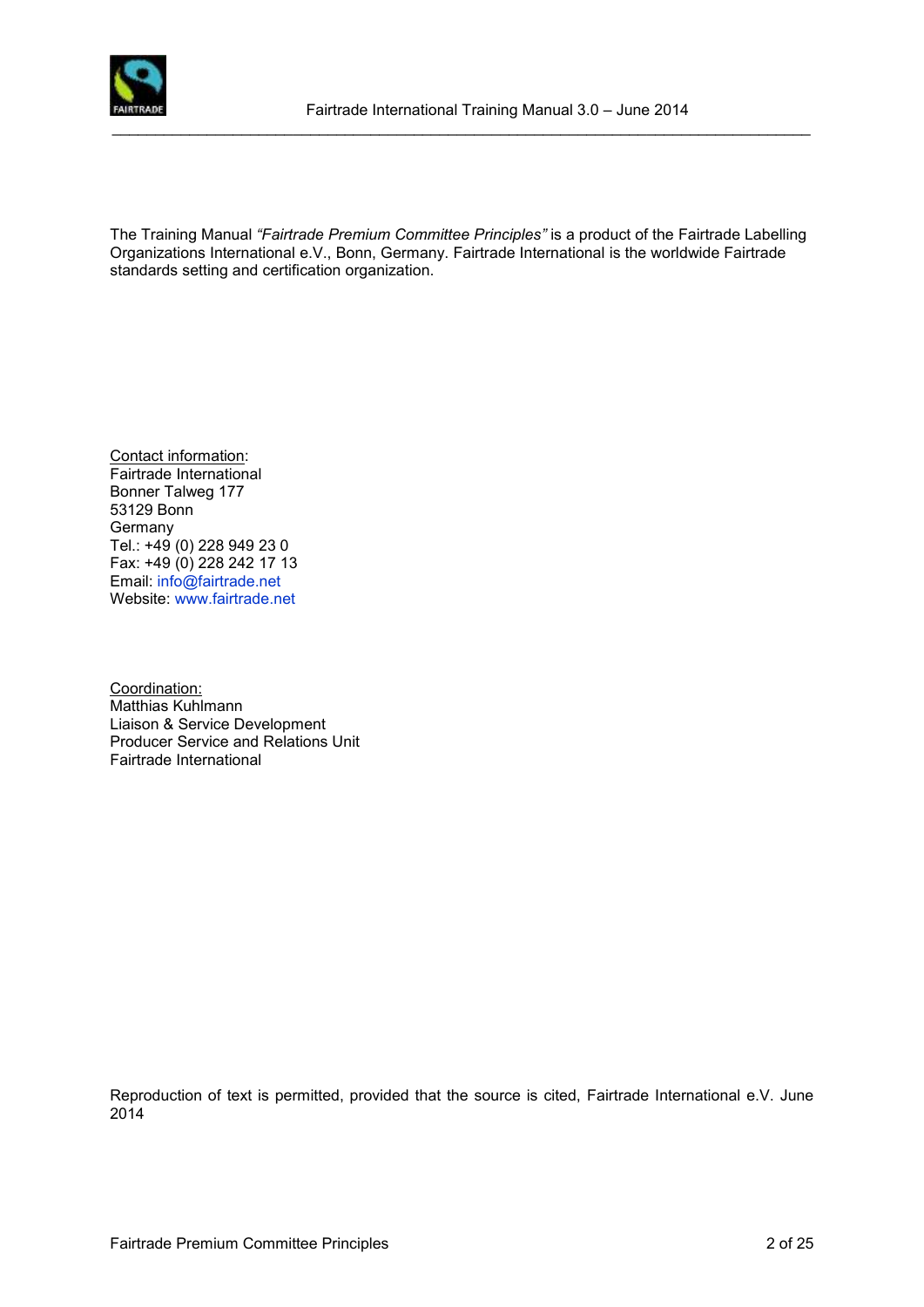

## **Table of Contents**

\_\_\_\_\_\_\_\_\_\_\_\_\_\_\_\_\_\_\_\_\_\_\_\_\_\_\_\_\_\_\_\_\_\_\_\_\_\_\_\_\_\_\_\_\_\_\_\_\_\_\_\_\_\_\_\_\_\_\_\_\_\_\_\_\_\_\_\_\_\_\_\_\_\_\_\_\_\_\_\_\_

| 2 <sup>1</sup>                                                    |    |
|-------------------------------------------------------------------|----|
| (a)                                                               |    |
| (b)                                                               |    |
| (c)                                                               |    |
| (d)                                                               |    |
| (e)                                                               |    |
|                                                                   |    |
| (a)                                                               |    |
| (b)                                                               | 11 |
| <b>FAIRTRADE PREMIUM COMMITTEE RULES AND REGULATIONS 15</b><br>4. |    |
| 5.                                                                |    |
| (a)                                                               |    |
| (b)                                                               |    |
| 6.                                                                | 19 |
|                                                                   |    |

#### APPENDIX

• Proposed text elements for master presentation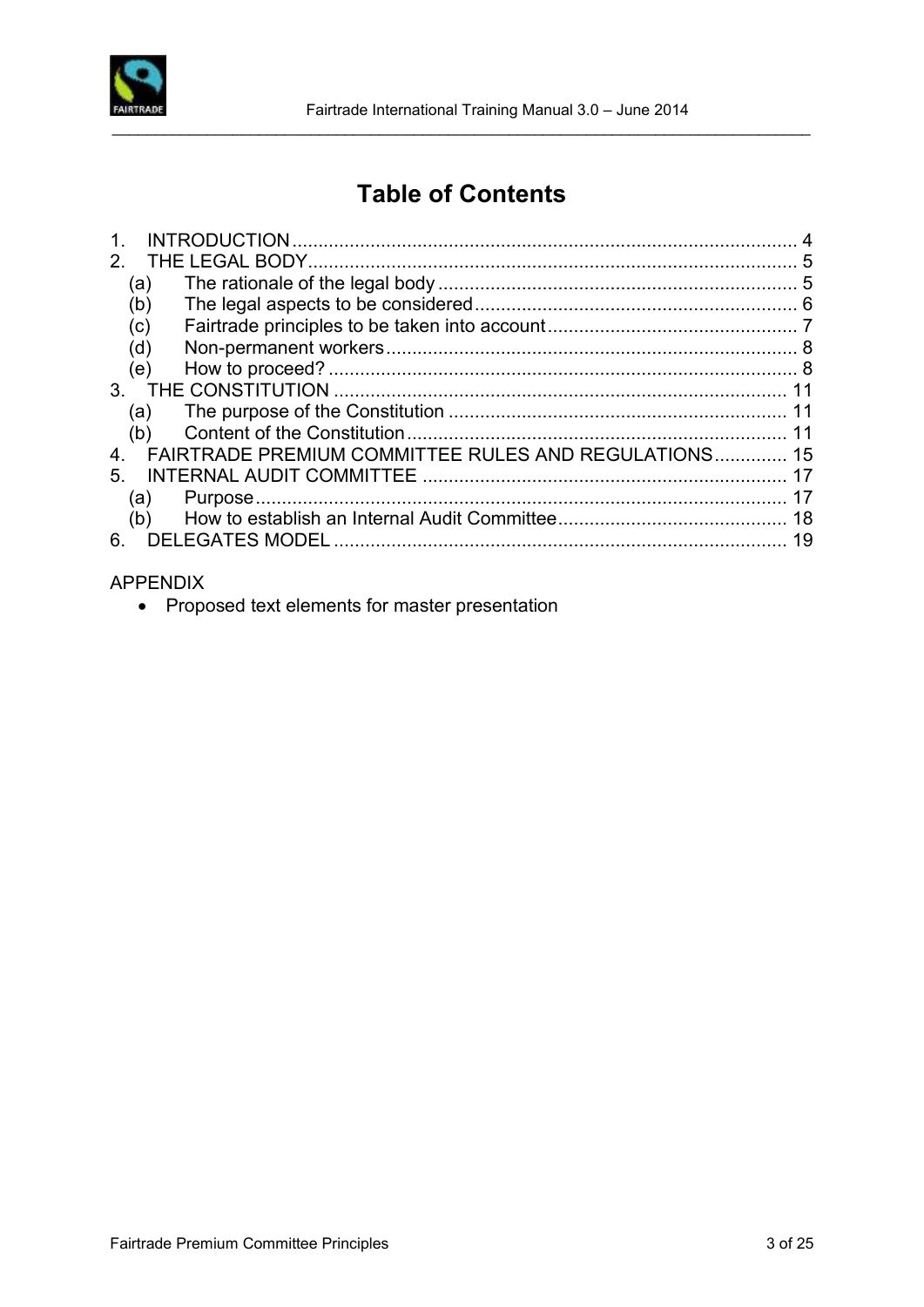

## <span id="page-3-0"></span>**1. INTRODUCTION**

The Fairtrade standards for Hired Labour<sup>1</sup> oblige the Fairtrade Premium Committee (FPC) to establish a separate and independent formal legal body recognized in law and registered by a public entity which allows workers to be the sole owners and beneficiaries of the Fairtrade Premium. This requirement is expressed in Standard clause 2.1.3 on the "*legal body*", which stipulates that the initial set up of the legal body is well thought out, structured and legally documented to assure transparency, democracy and participation.

This training module aims at assisting the FPC to comply with these requirements. It explains the rationale and the functions of each of these formalities. It reminds the FPC of the basic principles to be followed when establishing the legal body and its rules. It guides the FPC on the search for the appropriate legal form and it gives guidance on the structure and content of the constitution and the rules and regulations.

The idea is not to provide you with prefabricated solutions. This is neither desirable nor possible. It is *not desirable* because the FPC together with the workers should reflect on their organization<sup>2</sup> and on the crucial questions related to it: which legal form should we choose for our organization? How will the FPC interact with the workers? How will power be shared by the different bodies (General Assembly, Fairtrade Premium Committee, etc.)? How will the FPC be accountable to the workers and how will the workers exercise their duty to supervise and control the FPC? How will the FPC organize itself?

The basic principles are laid down in the Fairtrade standards and the *Explanatory document*  for the Fairtrade Premium Committee in Hired Labour situations<sup>3</sup>. They define the purpose of the Fairtrade Premium (FP) and some fundamental rules with regard to premium administration. These basic principles have to be respected and must be integrated into the constitution and by-laws. But you do have quite a lot of freedom in the methodology you use to reach the objectives and follow the principles laid down by the standards.

It is *not possible* to provide you with a generic legal form and rules. These have to be established taking into account the specific conditions of each organization and the national laws of the country. By specific conditions we mean social, economic and cultural factors, the size and nature of the company, the composition and provenance of the workforce, etc. The national law of the country is important because it provides the legal framework for your organization. Once you choose a legal form, you are bound by the legal provisions laid down by the law for this form of organization.

As well as helping you to understand and develop the legal formalities, this module also gives guidance on some specific issues closely related to the constitution: the establishment and role of an Internal Audit Committee and the Delegates model for organizations with a large number of workers.

 $1$  Whenever reference is made to the Fairtrade standards in this document, it refers to the Generic

Fairtrade Standards for Hired Labour, issued by Fairtrade Labelling Organizations International, 2014. <sup>2</sup> Organization is understood to mean the legal body comprising all workers, which will be established as owner of the Fairtrade Premium and all assets acquired by it.

<sup>3</sup> This document is published by Fairtrade International and can be found on the Fairtrade International website under: http://www.fairtrade.net/hired-labour-standards.html. A revision under the title "Explanatory document for the Fairtrade Premium Committee in Hired Labour situations *"* 2014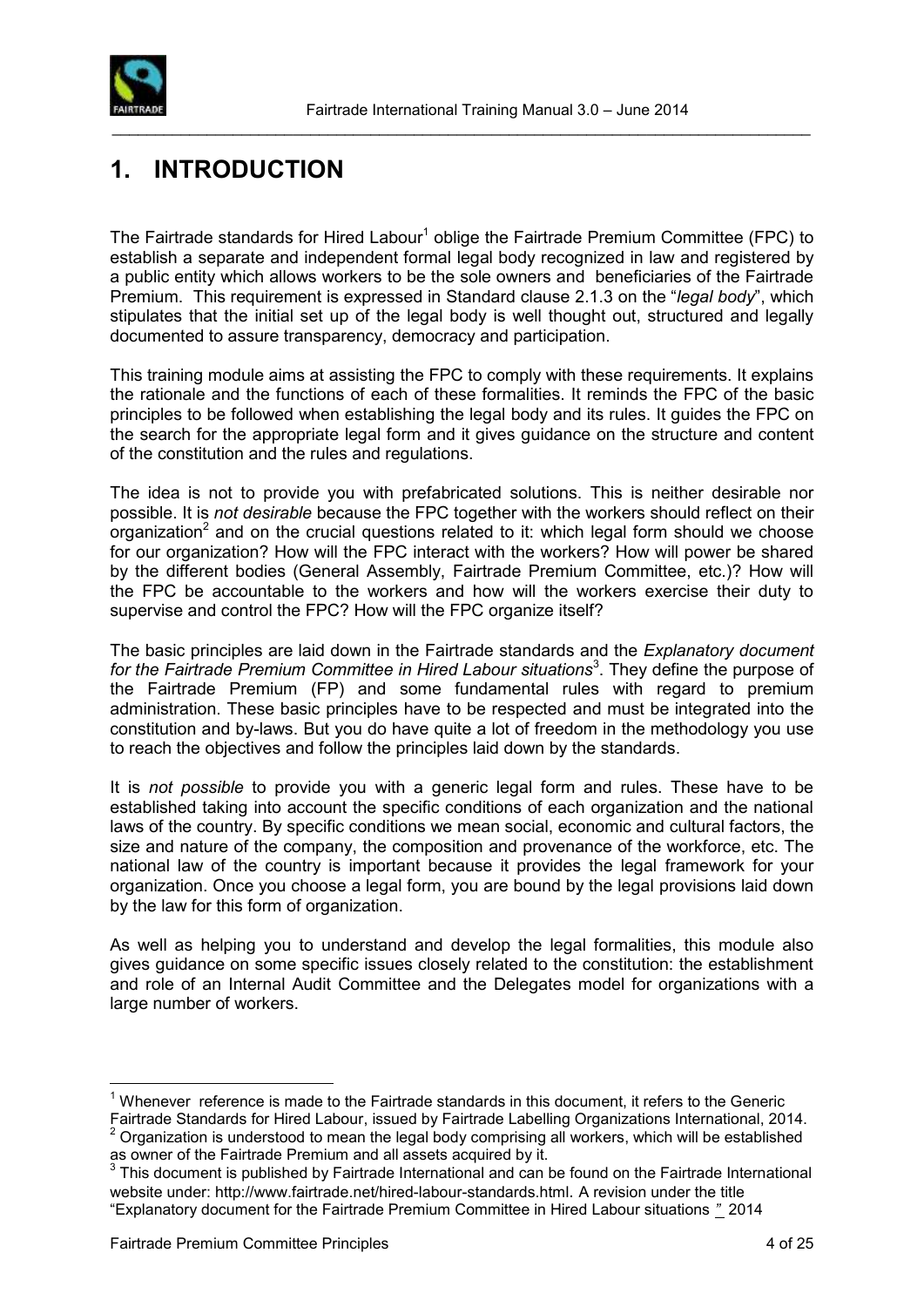

## <span id="page-4-0"></span>**2. THE LEGAL BODY**

## <span id="page-4-1"></span>**(a) The rationale of the legal body**

Fairtrade standard 2.1.3 requires the establishment of a *formal legal body* that *comprises and represents all employees of the company*, *plantation or farm.* This legal body *owns the premium on the behalf of all workers.* The corresponding guidance explains why such a legal entity is necessary and what its function is.

Let's have a look at the main issues one by one:

- All workers of a company that is Fairtrade-certified are the sole owners and beneficiaries of the Fairtrade Premium (FP). But the premium does not belong to any individual worker(s) or to the company, plantation or farm. This raises the question – to whom does the FP belong?
- According to the principles of Fairtrade, the FP belongs to the collectivity of workers, not to each worker individually, but to all workers as a community.
- To be able to legally own property and enter into legal contracts and have a bank account, to be able to receive and be the owner of the premium, reduce tax, and ensure that the premium is used for the benefit of all the workers, it must be established as a legal entity or legal personality.
- The legal entity must be able not only to own the premium, but also to act legally on behalf of its members through its legal representatives, to, for example, buy and sell, sign contracts, sue and be sued.
- The members of this legal organization are all workers/employees of the company, according to the definition of 'workers' given by the Fairtrade standards<sup>4</sup>. However, no one can be forced to be a member against their will, but this decision does not exclude the condition of beneficiary of premium projects.
- The Fairtrade Premium Committee is not the owner of the FP. The FPC must be created with the purpose of managing the FP for the benefit of all workers (Standard clause 2.1.1). The FPC manages the Premium for the benefit of the workers and their families and communities. Thus, the FPC is the governing body (Board) and representative of the legal entity and acts as the administrator for this legal body.
- Therefore, the constitution of a corporate entity that comprises and represents the whole workforce of the company is required. The legal body could be  $-$  for example  $-$  an association, a charitable trust, a company a cooperative or a corporation. The FPC, as the governing body of this organization, will be automatically legalized when the organization is legally constituted, and according to the national law, any changes to the FPC or new members on the FPC has to be registered every time this occurs.

To define the appropriate legal form, the legislation of the country as well as the Fairtrade principles must be taken into account. The ideal legal form would be an optimum combination of legal requirements with Fairtrade requirements. Unfortunately there is no

<sup>4</sup> The standards define the term '"workers' as follows: "*Workers are defined as all workers including migrant, temporary, seasonal, sub-contracted and permanent workers. 'Workers' is not limited to field workers but includes all hired labour personnel, such as employees working in the company's administration. However, the term is restricted to personnel that can be unionised and therefore normally excludes middle and senior management."*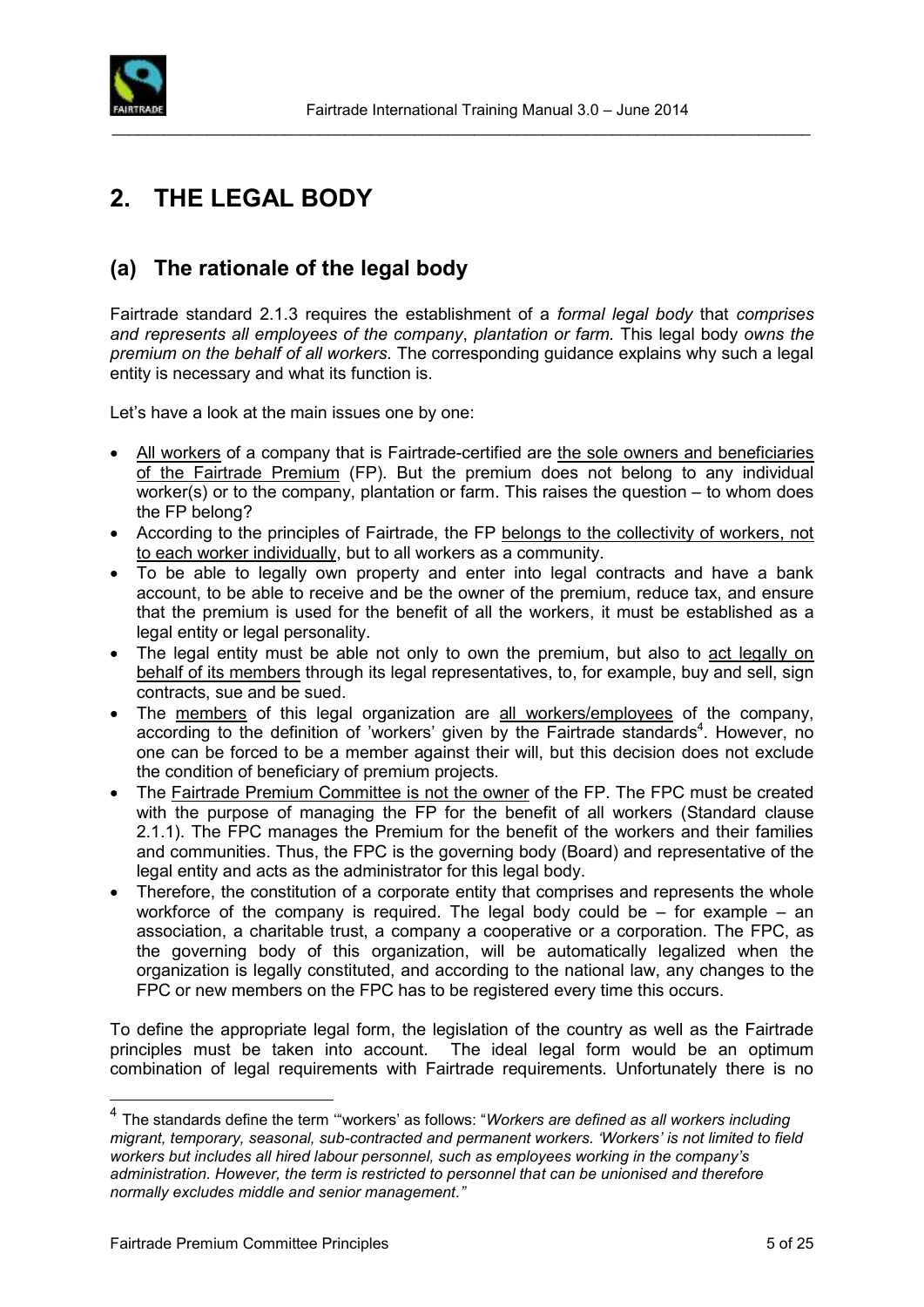

\_\_\_\_\_\_\_\_\_\_\_\_\_\_\_\_\_\_\_\_\_\_\_\_\_\_\_\_\_\_\_\_\_\_\_\_\_\_\_\_\_\_\_\_\_\_\_\_\_\_\_\_\_\_\_\_\_\_\_\_\_\_\_\_\_\_\_\_\_\_\_\_\_\_\_\_\_\_\_\_\_ such generic form valid worldwide. You have to find the form most appropriate for the purpose in your own country's legislation, keeping in mind both the legal aspects and the Fairtrade principles.

The legal body in accordance with the social character of the premium, should be exempt from tax or have its tax burden reduced.

The process of formalizing should start once the first FPC has been elected and orientated, and the legal body should be in place before the FPC purchases any assets.

## <span id="page-5-0"></span>**(b) The legal aspects to be considered**

The legislation of each country normally offers a variety of legal forms for private (nongovernmental or not-for-profit) organizations for social benefit or social and economic development, such as: society, association, cooperative, trust, charitable trust, foundation, corporation, supporting organization, etc. But the names do not necessarily have the same meaning and might point to quite different realities from one country to the other. So you have to analyse the legal forms existing in your country in order to find the most suitable one. It is probably necessary to turn to a lawyer specialized in non-governmental and not-for-profit organizations for advice and assistance. In your research you should be guided by the following basic characteristics of the legal form you are looking for:

- Private or non-governmental: i.e. institutionally separate from the Government
- Not-for-profit:
	- $\triangleright$  Is an [organization](http://en.wikipedia.org/wiki/Organization) that uses [surplus revenues](http://en.wikipedia.org/wiki/Economic_surplus) to achieve its goals rather than distributing them as profit or dividends<sup>5</sup>.
	- $\triangleright$  While not-for-profit organizations are permitted to generate surplus revenues, they must be retained by the organization for its self-preservation, expansion, or plans;
	- $\triangleright$  Usually has a favourable tax status.
	- $\triangleright$  However, the organization should be able to invest in profitable business operations, not with the primary aim of making a profit but to have a social impact (supply of quality products at a reasonable price, job creation, development of local economy, etc.).
	- $\triangleright$  It should also be able to support business projects carried out by workers or community groups by means of loans or other forms of support.

The range of possible activities should be wide enough to allow purely social development projects (such as education, healthcare, childcare, social welfare) as well as business activities with a social and economic impact (productive, commercial or micro financial activities).

- Tax exemption: the organization should be exempt from income tax (on premium funds and any other income applied to the objectives of the organization). This is usually linked with the not-for-profit and social character of the organization.
- Possibility to restrict membership to a clearly specified group of people (employees of the company only). The procedure for enrolling new members and removing outgoing members should be as simple as possible and allow for updating according to the rotation of personnel in the company.
- Limited liability of the members: i.e. neither the members northeir private property are liable for the liabilities of the organization.

<sup>-&</sup>lt;br>5 The Nonprofit Handbook: Everything You Need to Know to Start and Run Your Nonprofit Organization (Paperback), Gary M. Grobman, White Hat Communications, 2008.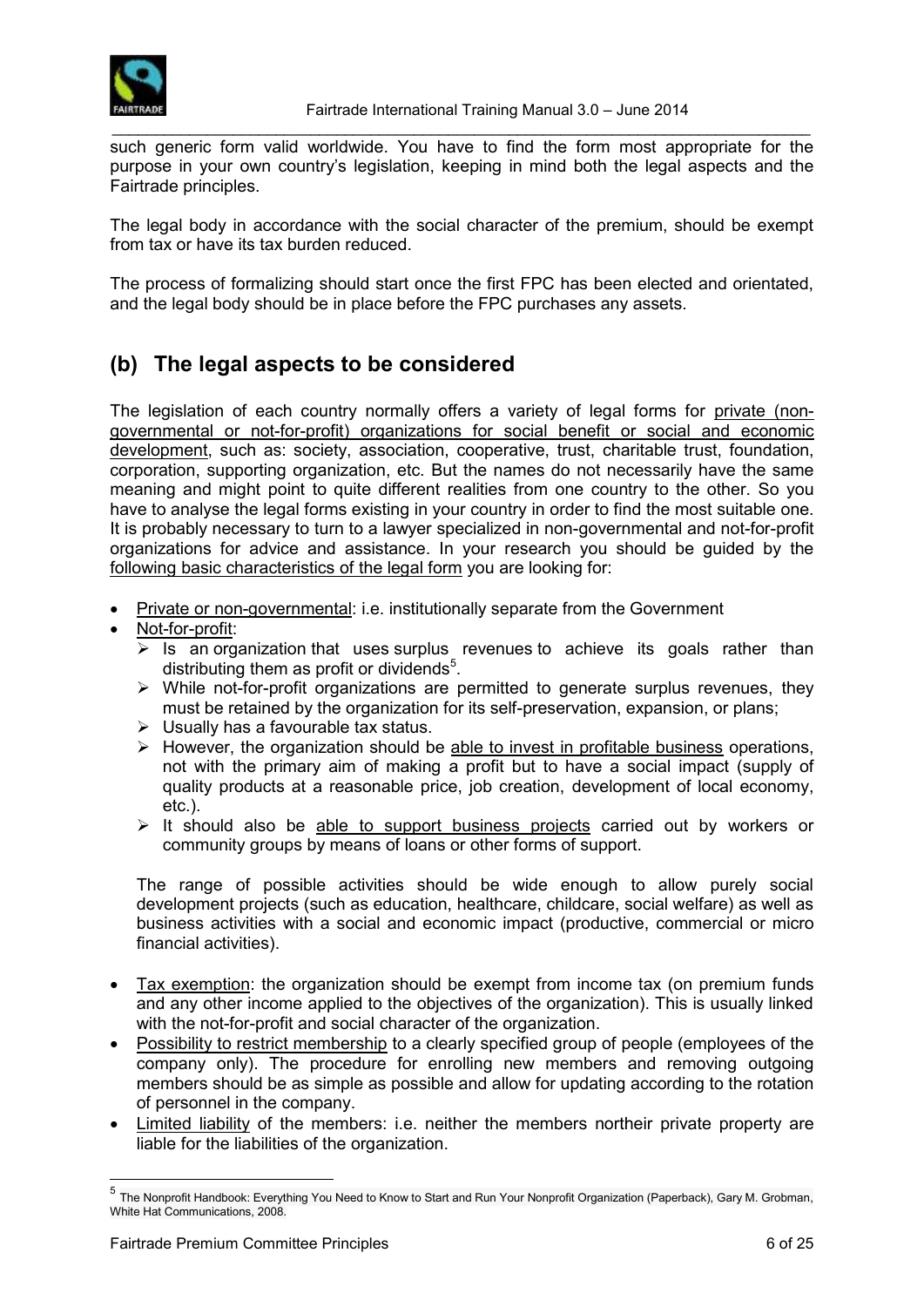

\_\_\_\_\_\_\_\_\_\_\_\_\_\_\_\_\_\_\_\_\_\_\_\_\_\_\_\_\_\_\_\_\_\_\_\_\_\_\_\_\_\_\_\_\_\_\_\_\_\_\_\_\_\_\_\_\_\_\_\_\_\_\_\_\_\_\_\_\_\_\_\_\_\_\_\_\_\_\_\_\_ Possibility to distribute cash as a bonus amongst all workers in an equitable way without affecting its tax status or its status as a not-for-profit organization.

## <span id="page-6-0"></span>**(c) Fairtrade principles to be taken into account**

Besides fitting into the legal framework, the organization must safeguard the basic principles and objectives of Fairtrade as well as the FPC structure and its functions as laid down in the Fairtrade standards. These principles are:

- The legal body must be development and empowerment oriented, and guided by the principles of democratic participation, cooperation, equality, transparency and responsibility. The principle of 'one person one vote' must be followed.
- Its objective must be the *empowerment of workers and the sustainable social and economic development of workers and their communities* (as laid down in the intent and scope of Section 2 of the Fairtrade Standards on Social Development).
- It must be formed by all workers, or better still all employees of the company. For the definition of the term 'worker', reference is made to the explanation of the term in the Definitions to the Generic Fairtrade Standards for Hired Labour: *The term 'workers' is defined as all workers including migrant, temporary, seasonal, sub-contracted and permanent workers. 'Workers' is not limited to field workers but includes all hired labour personnel, such as employees working in the company's administration. However, the term is restricted to personnel that can be unionised and therefore normally excludes middle and senior management*.
- Every single worker must be entitled to become a member of the legal body. The only condition for membership is their status as employee of the company. No additional conditions, such as membership fee or share subscription, can be required. No exclusion on the basis of gender, employment category, nationality and other distinctions is allowed.
- However, no employee can be forced to register as a member against their will. Freedom of association (the freedom not to join) must be respected. If an employee does not join the legal body, they will continue as a beneficiary of the Fairtrade Premium. The participation of all the workers in decision-making processes relating to the Fairtrade Premium projects is required by Fairtrade International Standards. If a worker ceases to be an employee of the company, they will automatically lose their membership and all rights associated with that membership.
- The members have no titles or legal claims on the property of the legal body. This also applies for resigning members who cannot claim to take their share with them.
- The FPC acts as the administrator of the legal body. The FPC has legal and financial duties to perform on behalf of the workers. Election of the FPC must be according to standards 2.1.9 and 2.1.10.
- The first elected FPC should define in writing the aims of the legal body. This should be written down in the form of terms of reference or constitution according to standard 2.1.4 and terms of reference need to be approved by the General Assembly of workers.
- The FPC is accountable to the workers (General Assembly) and must meet and consult with the workers, according to standards 2.1.14 and 2.1.16.
- The main source of income is the Fairtrade Premium (the legal body has been created for the purpose of receiving and using the premium).
- The legal body must be legally independent from the company, and the FPC must be able to make decisions independently of the company or other committee. The company has no rights on the property of the organization and is not liable for the commitments and liabilities of the legal body.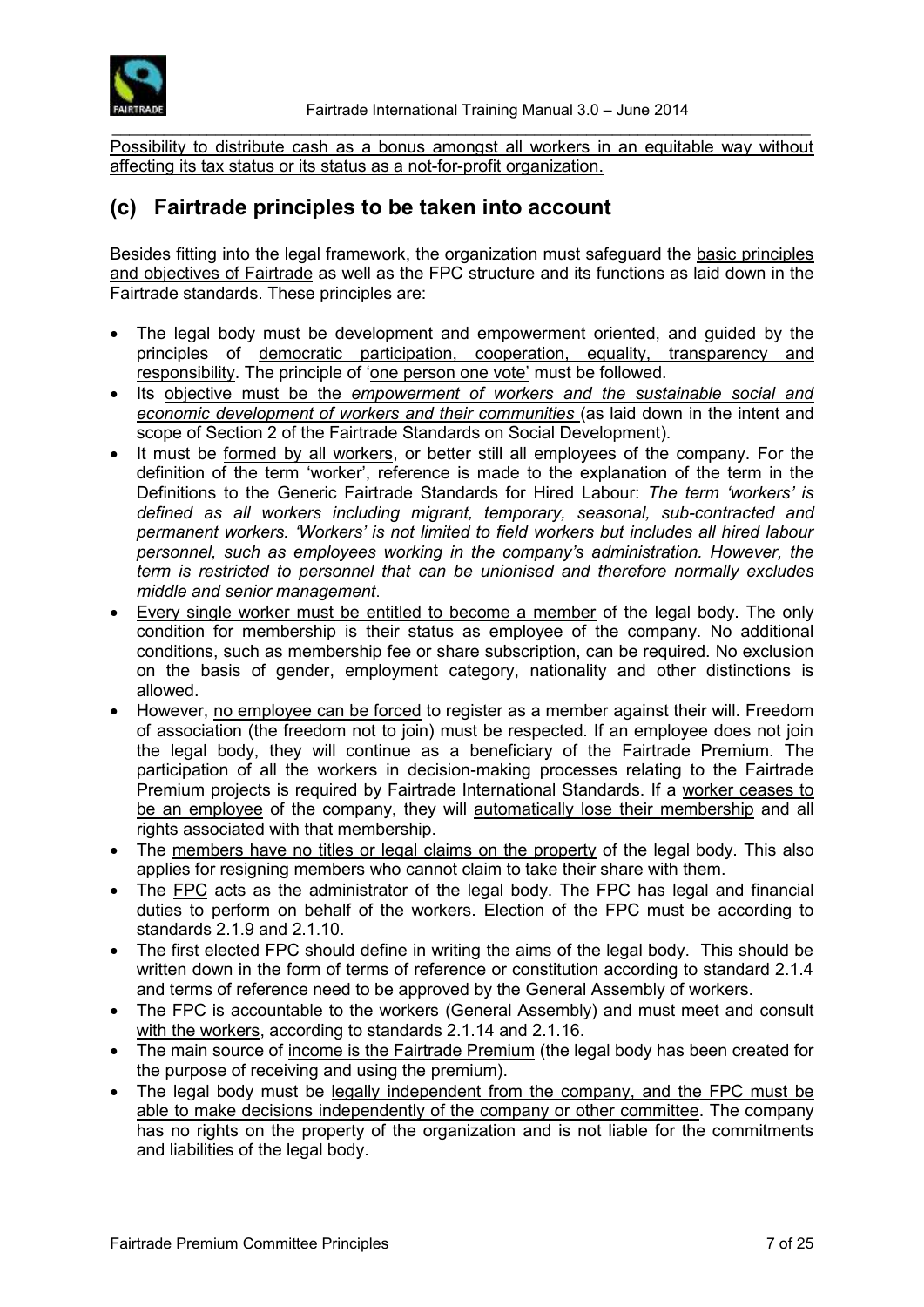

### <span id="page-7-0"></span>**(d) Non-permanent workers**

The Fairtrade standards clearly determine that the direct beneficiaries of Fairtrade International, through the Fairtrade Premium in particular, are workers and their families and the communities they live in. This includes permanent, migrant, seasonal and temporary workers. This is expressed in the intent and scope of Chapter 2: Social Development of Generic Hired Labour Standards.

\_\_\_\_\_\_\_\_\_\_\_\_\_\_\_\_\_\_\_\_\_\_\_\_\_\_\_\_\_\_\_\_\_\_\_\_\_\_\_\_\_\_\_\_\_\_\_\_\_\_\_\_\_\_\_\_\_\_\_\_\_\_\_\_\_\_\_\_\_\_\_\_\_\_\_\_\_\_\_\_\_

All groups of workers should be represented in the FPC including migrant, seasonal or temporary workers. Representation of all the workers is essential to ensuring that all the workers' needs and priorities are considered in Fairtrade Premium projects. We understand that a representative is a person who represents the interest of others in the legal body. If seasonal/temporary workers cannot practically be present for meetings, then an elected permanent worker could be chosen to represent their interests. This is expressed in clauses 2.1.9 and 2.1.10.

Management and workers should decide which groups of workers need to be represented and how everyone will be able to participate in the FPC.

In practice this might cause some difficulties. Temporary/seasonal workers are on the farm only for a limited time. Also, they might work just for one period or season and then never come back. To involve these workers in the Fairtrade programme and in the legal body is certainly a challenge. However, you should always be guided by the principle that the premium is for the benefit of **all** workers. The way this principle is put into practice depends on the specific conditions. Find the best way to do it in your situation. You will probably have to make a distinction between benefits and membership. The following considerations might guide you:

With regard to benefits:

- The FPC should always keep in mind the needs of all groups of temporary/seasonal workers and find ways to support them through specific projects.
- All temporary/seasonal workers should be allowed to benefit from premium projects while working on the farm.
- If the temporary/seasonal workers live in the area, they should be able to benefit from community projects even while they are not working on the farm. They should also be encouraged to submit project proposals for the benefit of their communities.
- If they live far away, they should be able to make a project proposal that benefits them as a group while working on the farm (e.g. projects that make life easier for migrant workers and their families).

With regard to membership in the legal body:

 Temporary/seasonal workers who have a strong and durable link with the company (e.g. they work during the harvest on the farm and come back every year) could be allowed to become members of the legal body and to fully participate while they are working on the farm should they so wish. This specific consideration has to be reflected in the constitution of the legal body.

### <span id="page-7-1"></span>**(e) How to proceed?**

To establish your legal body you have to follow a series of steps.

The following procedure is recommended: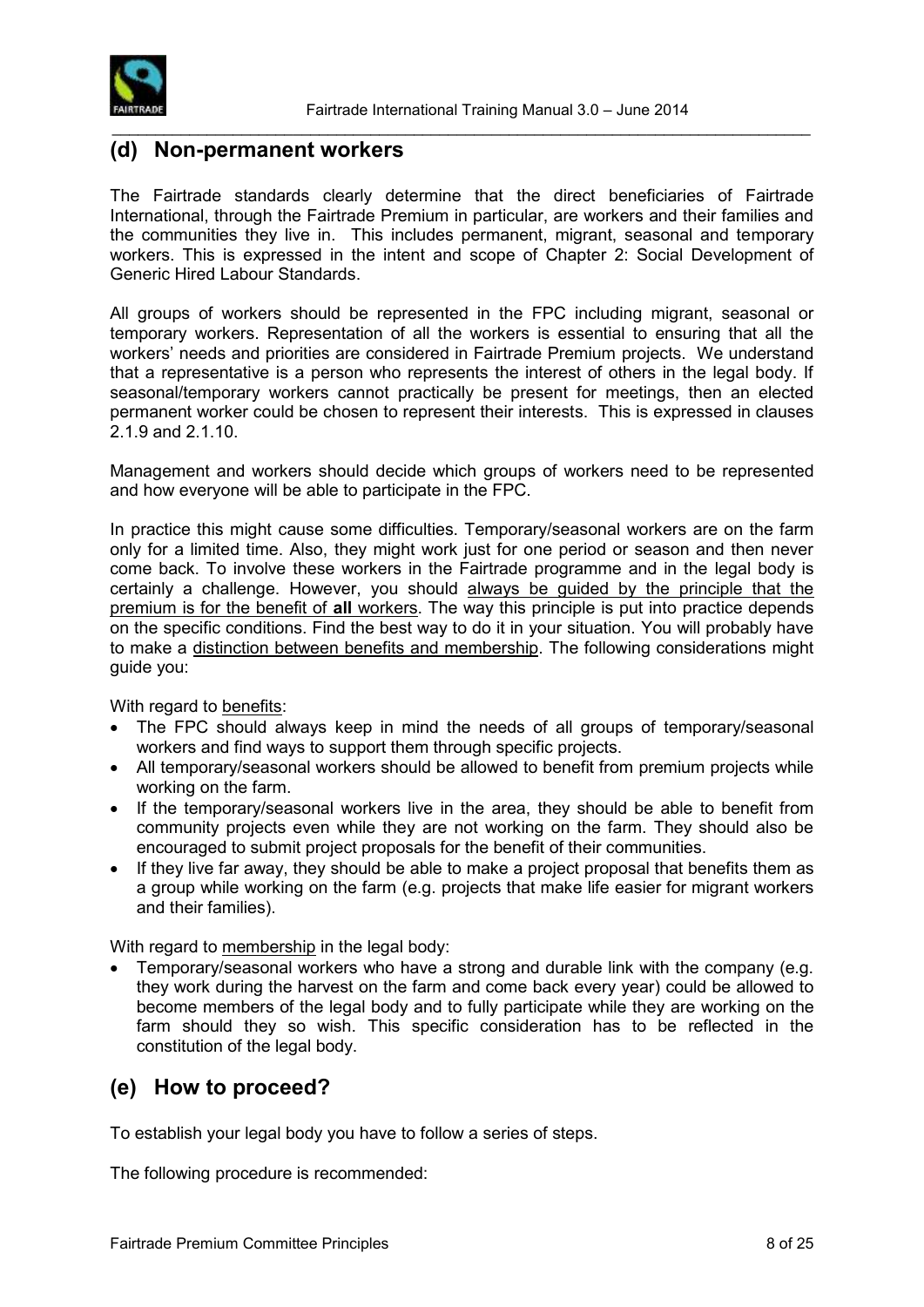

- Consult a lawyer or legal expert $6$  who is knowledgeable about not-for-profit organizations and social and economic development. They should give you guidance on the type of organization to choose for your purpose and establish the list of formal requirements for registration.
- In order to register the organization, a constitution is needed. The constitution must fulfil the legal requirements (the mandatory provisions for the legal form you have chosen) as well as the Fairtrade principles and the Fairtrade standards. The constitution has to be in the line with the terms of reference described in standard 2.1.4. It is a combination of legal provisions and Fairtrade requirements.
- The FPC should prepare terms of reference and these need to be approved by the General Assembly of workers. The terms of reference form the basis for a draft constitution. For guidance you can use Chapter 3 in this document. Since this is quite a technical matter, you might wish to seek external advice, for instance from the Fairtrade International producers support or your regional producer network. You should also look for legal advice from a lawyer. They should help you to draw up the constitution in order to make it fit into the legal framework.
- Consult with the workers. The draft constitution should be explained to and discussed in detail with the workers. You will probably need more than one meeting. The presence of the lawyer during this process is recommended.
- Amend the draft taking into account the observations and suggestions made by the workers.
- Check the final draft again with the lawyer. They should also advise you on the legal requirements for the procedure to approve the constitution.
- Finally, the constitution must be adopted by a General Assembly.
- Register the organization with the competent Government authority. Who this authority is depends on the type of organization and the legislation in your country.
- For registration, you will need a series of documents (the lawyer should help you to have them ready). Normally you need as a minimum:
	- $\triangleright$  The approved constitution including the name and address of the organization
	- $\triangleright$  The minutes of the General Assembly that approved the constitution
	- $\triangleright$  The list of founding members
	- $\triangleright$  The list of the first governing body (the first FPC in your case)

Other requirements might be established by the law; the lawyer should advise you on this.

- After registration, other formalities, according to the law, might be necessary (for instance applying for a tax ID). The lawyer should advise you on this.
- Ensure that the legal body you choose will benefit from income tax exemption. Tax exemption for not-for-profit organizations is not always automatic. The organization must apply for it, submitting the relevant documents.
- Where registration of the legal body is likely to take a long time to complete, alternative banking arrangements must be put in place for receipt of the Fairtrade Premium. However, the legal body should be in place before the FPC purchases any assets.
- When the legal body is in place, the arrangements made to receive the Fairtrade Premium during the constitution process, must be changed in order to ensure that premium money is in a bank account in the name of the organization.
- With the help of the lawyer, enquire about the legal requirements for the operation of your organization (for example whether you have to follow certain rules on bookkeeping, reporting to the supervising authority, etc.).

 $6$  Refer to Fairtrade International producer support or your regional producer network.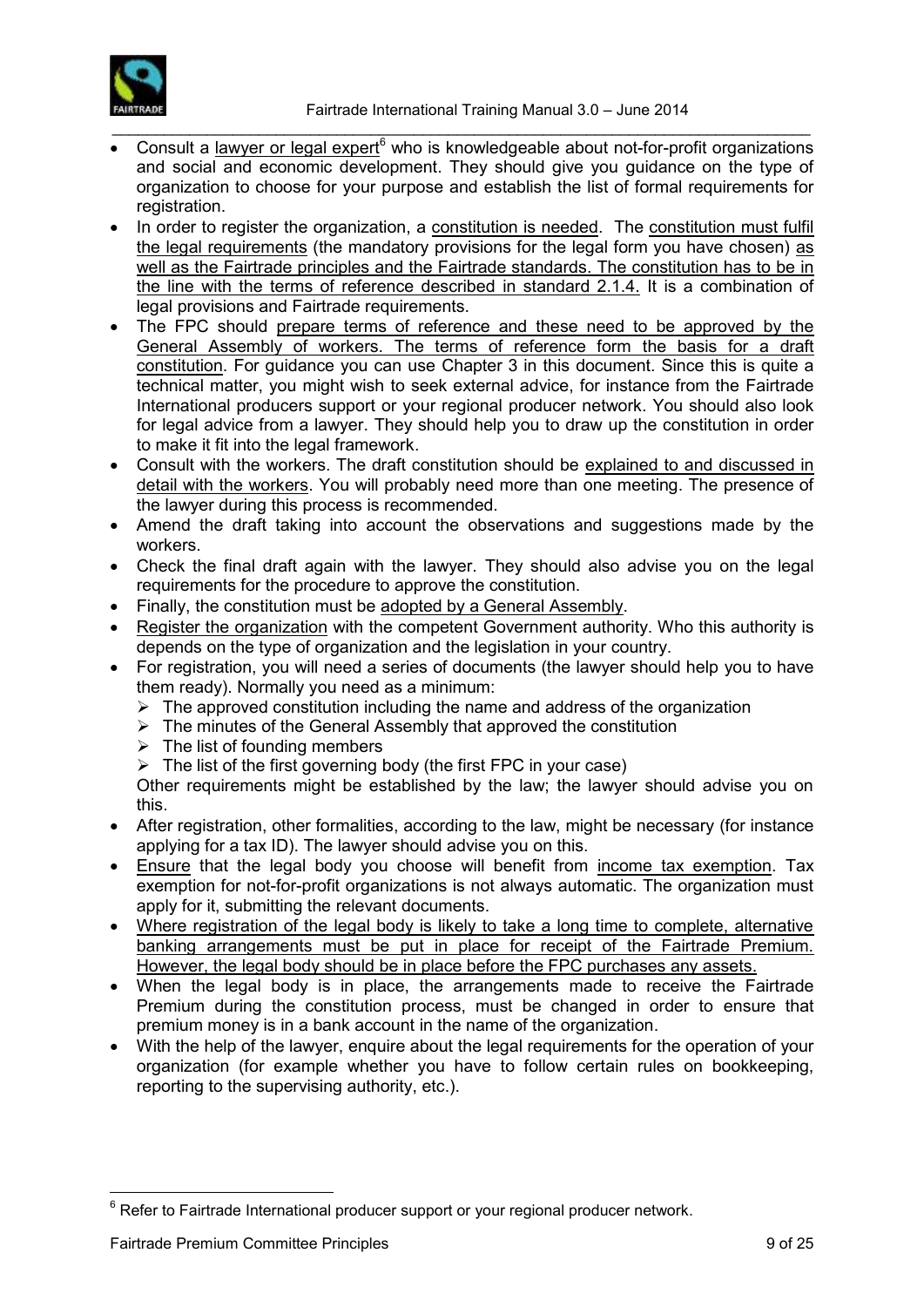

#### **Sources of information**

#### <http://www.asianphilanthropy.org/index.html>

For information on the not-for-profit (charitable) sector in Asia and the Pacific. Contains practical information on legal forms, incorporation, taxation, etc.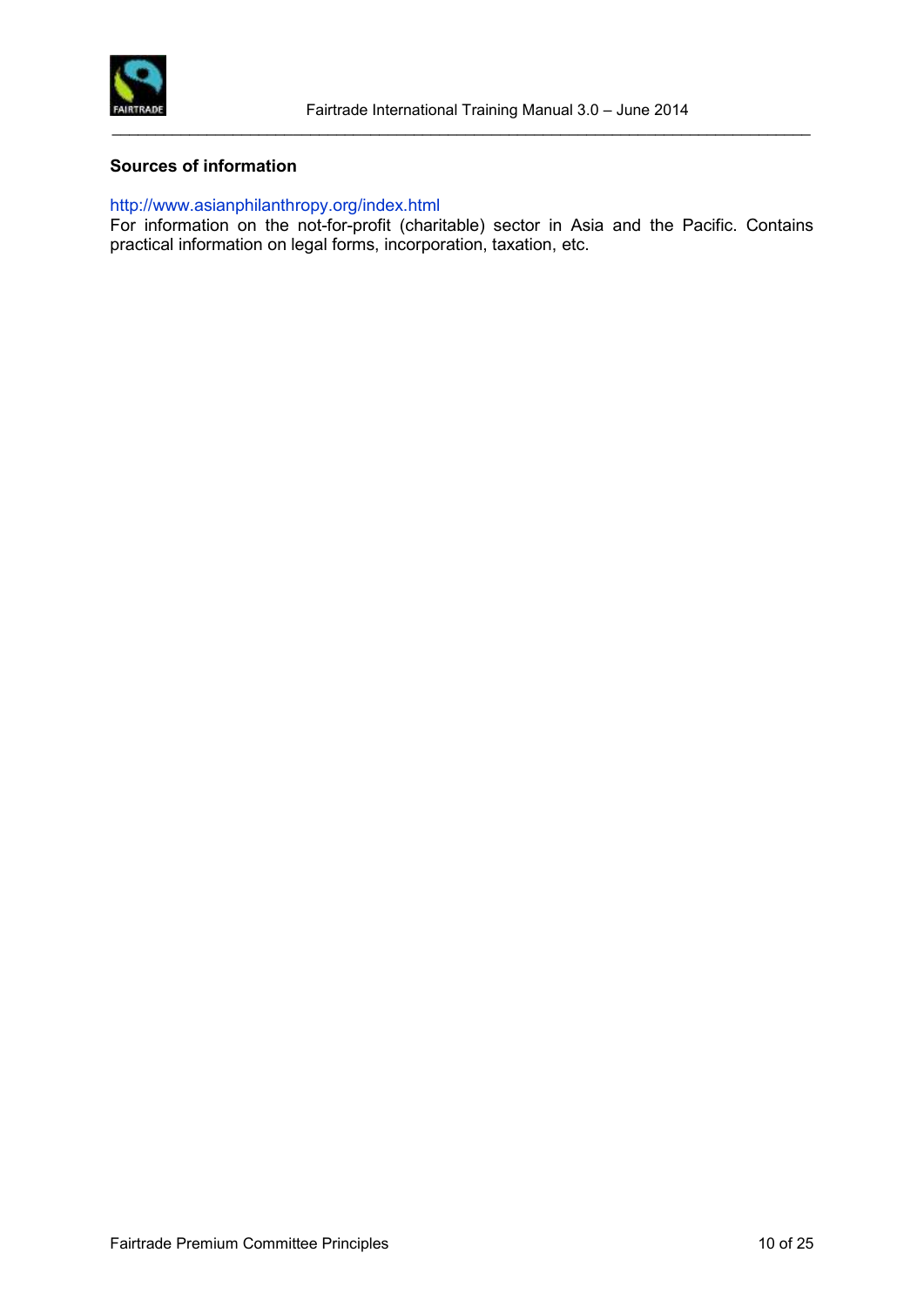

## <span id="page-10-0"></span>**3. THE CONSTITUTION**

## <span id="page-10-1"></span>**(a) The purpose of the Constitution**

The Fairtrade standards explicitly refer to the Constitution or Terms of Reference in clause 2.1.4: "*The Fairtrade Premium Committee must have and follow terms of reference".* A Constitution is indispensable for the legalization and good functioning of the legal body and the Fairtrade Premium Committee. The term Constitution<sup>7</sup> refers to a written document, which establishes the rules and principles by which an organization is governed.

In the context of Fairtrade International, the Constitution has two functions:

- Firstly, it is necessary as the founding document for the organization to be legally registered. For this purpose, it must combine the legal provisions applicable to the organizational form and the Fairtrade principles; as discussed in the previous chapter.
- Secondly, it lays down the basic principles and rules by which the organization is governed.

You should distinguish between Constitution and Rules and Regulations:

- The Constitution is the primary document, which regulates objectives, membership, governance and other basic principles of the organization as a whole. It must be approved by the General Assembly (GA) of workers. It is usually difficult to change; amendments to the Constitution need a qualified majority of votes in the GA and must be registered with the supervisory authority. It should, therefore, be as concise as possible and only contain the fundamentals.
- The Rules and Regulations make up the secondary document (also called by-laws) that regulates the details of the internal operations of the organization, such as the detailed functioning of the FPC, meeting procedures, financial procedures, etc. They must be based on the Constitution, but regulate the functioning of the organization in more detail.

## <span id="page-10-2"></span>**(b) Content of the Constitution**

In this chapter we will list the elements that should be contained in the Constitution. Again keep in mind that certain issues are determined by national law and/or by the Fairtrade standards. In these matters there is no flexibility, they must be fully integrated into the Constitution. In other areas you have the freedom to choose among various options. Where the Fairtrade standards are applicable and must be followed, reference is made in the standard clause 2.1.4

You have to assure that the Constitution defines:

- The aims of the FPC;
- The composition of the FPC (who are the members);
- How workers members of the FPC are elected;
- Procedures of the FPC determining at least terms of office, frequency of meetings, how decisions are made, criteria for selection of Fairtrade Premium projects, criteria for classifying major projects, documentation, and which reports should be delivered, what happens to the FPC if the company is decertified or dissolved;

 $<sup>7</sup>$  Different terms are used for the constitutional document, according to the type of organization, such</sup> as: organic statute, memorandum of association, trust deed.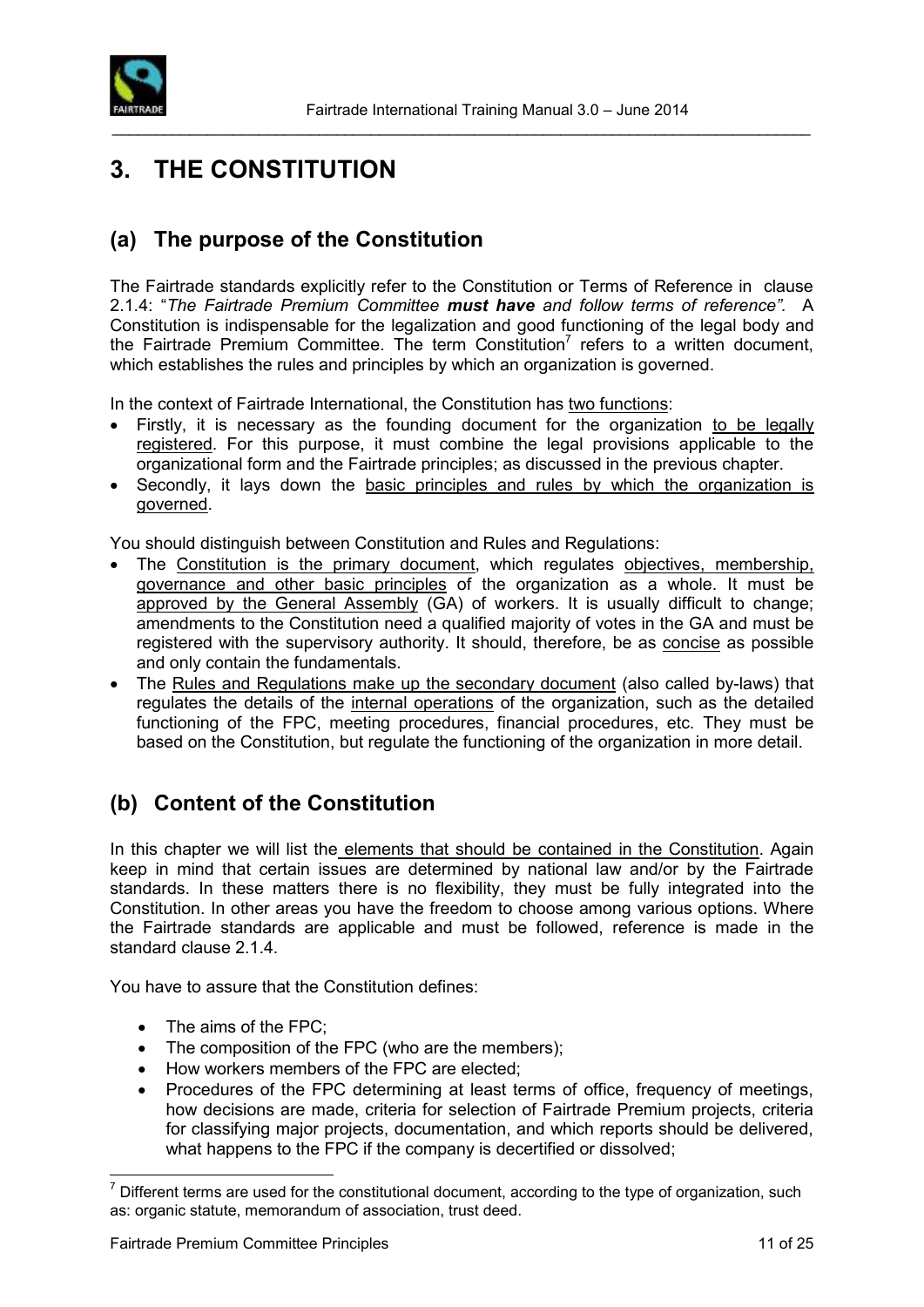

- \_\_\_\_\_\_\_\_\_\_\_\_\_\_\_\_\_\_\_\_\_\_\_\_\_\_\_\_\_\_\_\_\_\_\_\_\_\_\_\_\_\_\_\_\_\_\_\_\_\_\_\_\_\_\_\_\_\_\_\_\_\_\_\_\_\_\_\_\_\_\_\_\_\_\_\_\_\_\_\_\_ Internal regulations, responsibilities, especially who is responsible for finances;
	- That all decisions on Fairtrade Premium use are approved by the annual General Assembly (GA) of all workers;
	- The delegate system for the GA where applicable;
	- How the interest of migrant and temporary/seasonal workers are taken into account;
	- How consensus can be reached for decisions:
	- In the case of multi-estates, there must be a system for elected delegates to represent each affiliate plantation.

The elements of a constitution are normally the following:

#### **1. Name of the organization and registered office**

#### **2. Objectives**

The basic objective of the organization is to receive and use the Fairtrade Premium *for the empowerment of workers and to support sustainable social and economic development for workers, their families and the community* . It is mandatory to integrate this objective in the constitution.

The organization may elaborate this objective in more detail and add other objectives, as long as they are in line with the basic objective cited above and do not hinder its promotion.

#### **3. Membership**

Only workers/employees<sup>8</sup> of the company can be members and every worker has the right to become a member from the moment they establish a labour relation with the company. Membership ends when the employment contract terminates. This is a mandatory requirement.

#### **4. General Assembly (GA)**

This is the meeting of all members**<sup>9</sup>** . The constitution should regulate:

- The powers of the GA. According to the Fairtrade principles and the relevant Fairtrade standards, the following issues must be decided by the GA:
	- $\triangleright$  Approval and amendment of the constitution or terms of reference (clause 2.1.4)
	- $\triangleright$  Election and removal of the workers' representatives in the FPC
	- Election and removal of the members of the Internal Audit Committee (if applicable $10$ )
	- $\triangleright$  Approval of policies to address the interests of migrant and temporary /seasonal workers
	- $\triangleright$  Approval of the terms of reference of the Internal Audit Committee, which includes internal control mechanisms to verify premium balances, reporting and use, and for large premium sums the procedures commissioning an external audit
	- $\triangleright$  Approval of projects
	- $\triangleright$  Reception of the annual report on the activities carried out with Fairtrade Premium money and on the progress of existing projects
	- $\triangleright$  Approval of Fairtrade Premium Plan, which must contain a reasonable budget based on expected Fairtrade Premium income; reception of the report of the Internal Audit Committee (if applicable)

endiese manniton of 'worker' in the Fairtrade context in Section 2c.<br>See definition of 'worker' in the Fairtrade context in Section 2c.

 $9$  In large companies or on multi-estates the powers of the GA might be conferred to an Assembly of Delegates, see chapter 6 on the Delegates Model.

 $10$  This is applicable only if the constitution provides for an Internal Audit Committee, nevertheless an Internal Audit Committee is considered best practice (Standards clause 2.1.12).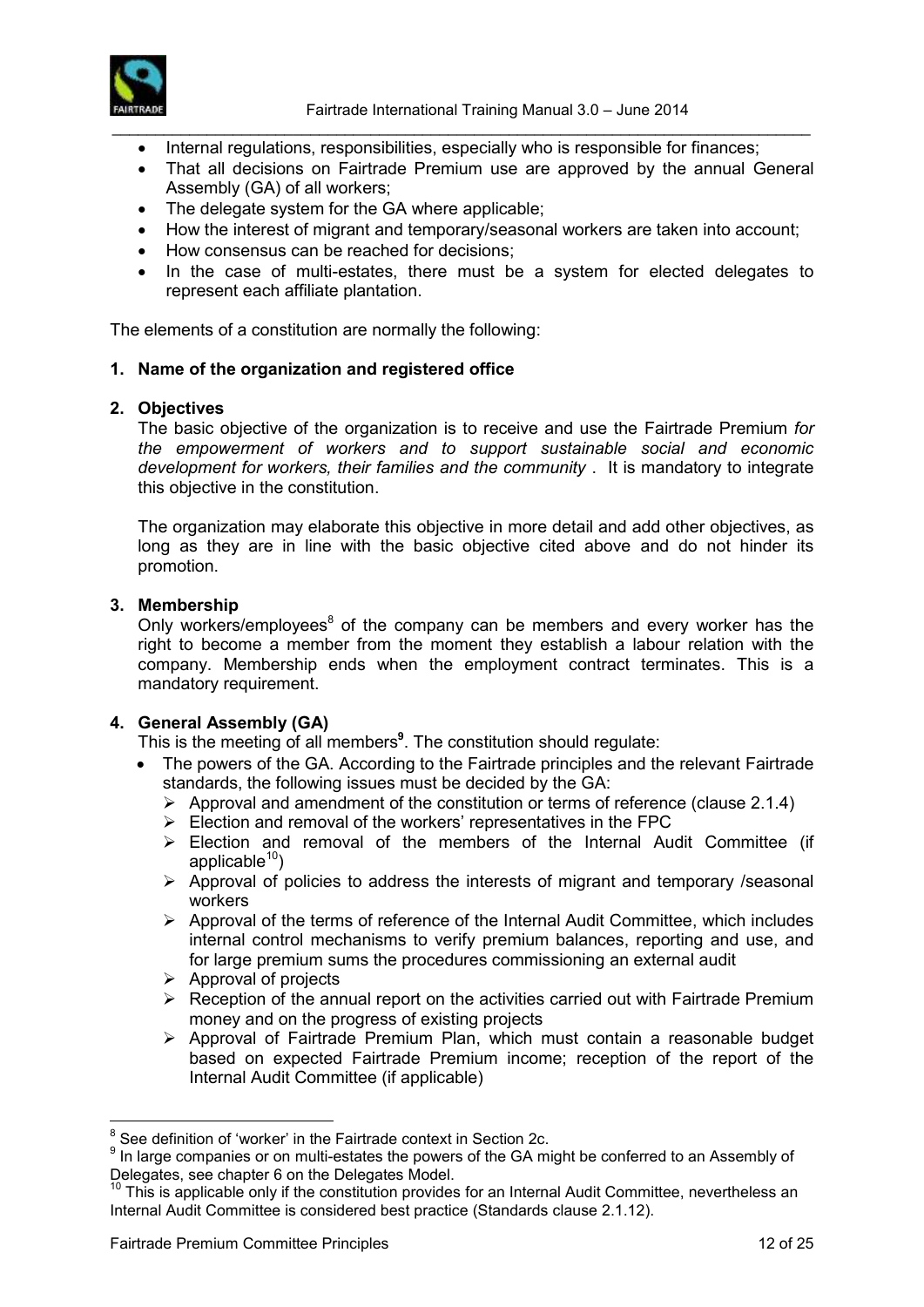

- $\triangleright$  Reception of the report of the external audit carried out when there is a significant amount of Fairtrade Premium income
- $\triangleright$  Approval of criteria for classifying major projects
- $\triangleright$  Reception of risk assessment for all major projects to minimize risk;
- $\triangleright$  Dissolution of the organization and application of funds in case of dissolution.

\_\_\_\_\_\_\_\_\_\_\_\_\_\_\_\_\_\_\_\_\_\_\_\_\_\_\_\_\_\_\_\_\_\_\_\_\_\_\_\_\_\_\_\_\_\_\_\_\_\_\_\_\_\_\_\_\_\_\_\_\_\_\_\_\_\_\_\_\_\_\_\_\_\_\_\_\_\_\_\_\_

- Frequency of the GA. Distinguish between Ordinary and Extraordinary GAs. The Ordinary GA should take place at least once a year with all the workers with the purpose of reporting about projects and activities, presenting the financial reports, presenting and approving the work plan for the following year. This GA should be held during the time of year when the majority of the workforce is present (see Standard clause 2.1.16). Extraordinary GAs can be held as deemed necessary. Best practice is to have quarterly GAs.
- Procedures of the GA. As best practice you should:
	- $\triangleright$  Define who convenes the GA. Normally it is the FPC, but it can also be the Internal Audit Committee. Additionally/alternatively it could be convened on written request from a defined number or percentage of members.
	- $\triangleright$  Define the notice procedure (e.g. written notice on noticeboard) and notice period (e.g. three weeks).
	- $\triangleright$  Define the chair: Normally the chairperson of the FPC.
	- $\triangleright$  Define the quorum and the procedure in case of lack of a quorum.

#### **5. Fairtrade Premium Committee (FPC)**

The FPC is the governing body of the organization with the purpose of managing the Fairtrade Premium (FP) for the benefit of all workers (Standards clause 2.1.1).

. The Constitution must regulate:

- The aims of the FPC.
- The duties and powers of the FPC, according to the Fairtrade standards, particularly 2.1.3, 2.1.5, 2.1.7, 2.1.8, 2.1.14, 2.1.15, 2.1.16, 2.1.17.
- The composition of the FPC, which must reflect the composition of the workforce (Standards clauses 2.1.1 and 2.1.10).
- The term of office of the FPC and the regulation of re-election (re-election voted 'yes' or 'no', and number of terms).
- The election procedure of the FPC (Standards clause 2.1.9), including replacement of FPC members who leave before the end of their term.

With regard to the term of office and election procedure the Fairtrade standards allow flexibility. It is recommended that you find a balance between continuity and renewal of the FPC. A possible solution is a gradual renewal of the FPC by means of a rotational election procedure: for example, in a term of four years, election could be every two years where 50 percent of the workers on the FPC are elected; the other half stays for another two years and steps down in next election, and so on. This has been practiced on some plantations with good results $11$ .

 $11$  Let's illustrate this procedure with an example: The first FPC is elected in 2007. After two years (half-term), in 2009, 50 percent of the workers on the FPC step down (the FPC or the GA determines who has to step down) to allow the election of new members for a full four-year term, until 2013. After two more years (2011) the other 50 percent of the workers' representatives who have stayed for four years (since 2007) step down and are replaced by new members who are elected for a full four-year term, until 2015. Of course, re-election of resigning members is possible if the Constitution allows reelection. The key to this model is that the FPC is elected for a four-year term, but the term does not end at the same time for all FPC members. It ends every two years for half of the FPC.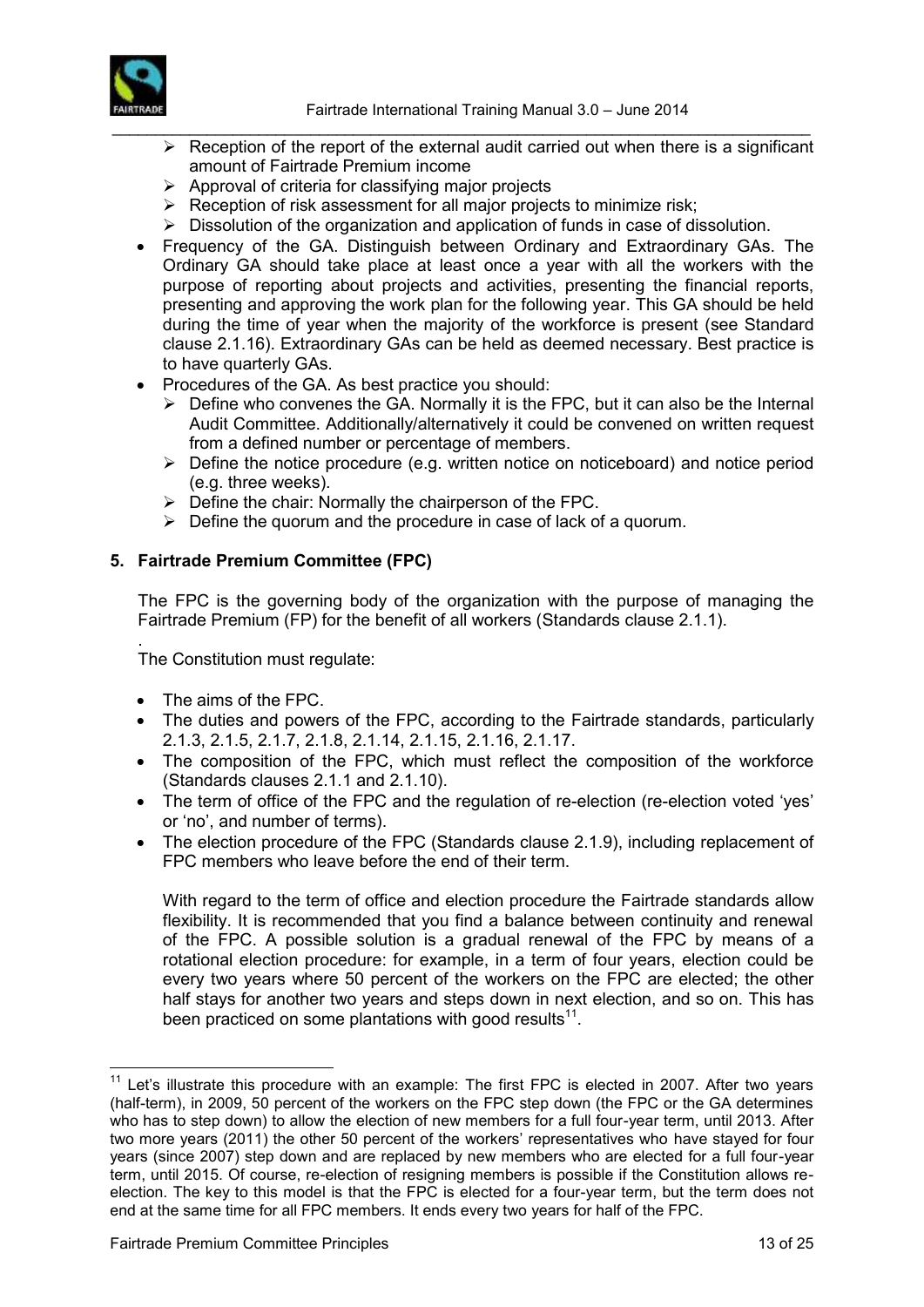

- Office bearers: Define office holders (chairperson, secretary, treasurer, etc.), their duties and their appointment. The office bearers should be elected in FPC meetings, but can also be elected by the General Assembly.
- Rules and Regulations: the FPC must establish internal rules and regulations for its operations.
- Sanctions in case of major faults (such as fraud and theft) committed by FPC members (minor faults should be addressed in the internal FPC rules and regulations).

#### **6. Internal Audit Committee (IAC)**

According to Standards clause 2.1.12, it is best practice to establish an Internal Audit Committee to monitor the financial administration and checkthe relevant books of the Fairtrade Premium account. The IAC is dealt with in more detail in Chapter 5 of this document.

If you establish an IAC, it must be regulated in the constitution: composition, term of office, election by the GA, duties and power. The constitution can also require that the IAC establishes internal rules and regulations for its functioning.

#### **7. Finances**

This section contains the basic rules for financial management. Some are mandatory requirements of the Fairtrade standards:

- All expenditures must be supported by decisions of the FPC according to the annual plan and budget approved by the GA
- An annual financial report must be submitted to the GA (Standards clause 2.1.18)
- Information on the Fairtrade Premium must be given regularly to the FPC (Standards clause 2.1.12)
- A separate account must be established for the premium with joint signatories, a worker representative from the FPC and a management representative (Standards clause 2.1.5)

Other requirements are not explicitly stated in the standards but are necessary for transparent financial management as required by Fairtrade:

- Establishment of an adequate accounting system
- Rules for financial reporting (addressees, frequency, type of report)
- Establishment of internal and external control mechanisms of financial management. (For example, the constitution may oblige the FPC to establish financial procedures and control mechanisms in its internal rules and regulations.)

#### **8. Use of funds**

It is recommended to have a section on the use of the premium and the procedures for premium decisions. It regulates the following matters:

• Premium funds and all other income are applied solely for the promotion of the objectives of the organization. This clause in the constitution is a probable prerequisite for being registered as a not-for-profit organization and eligible for income tax exemption. As workers have the option to distribute up to 20 percent of Fairtrade Premium money per year, it is important to ensure that the legal body allows this option without affecting its legal status as a not-for-profit organization, the status around tax exemption or put the organization at risk (e.g. money laundering investigation).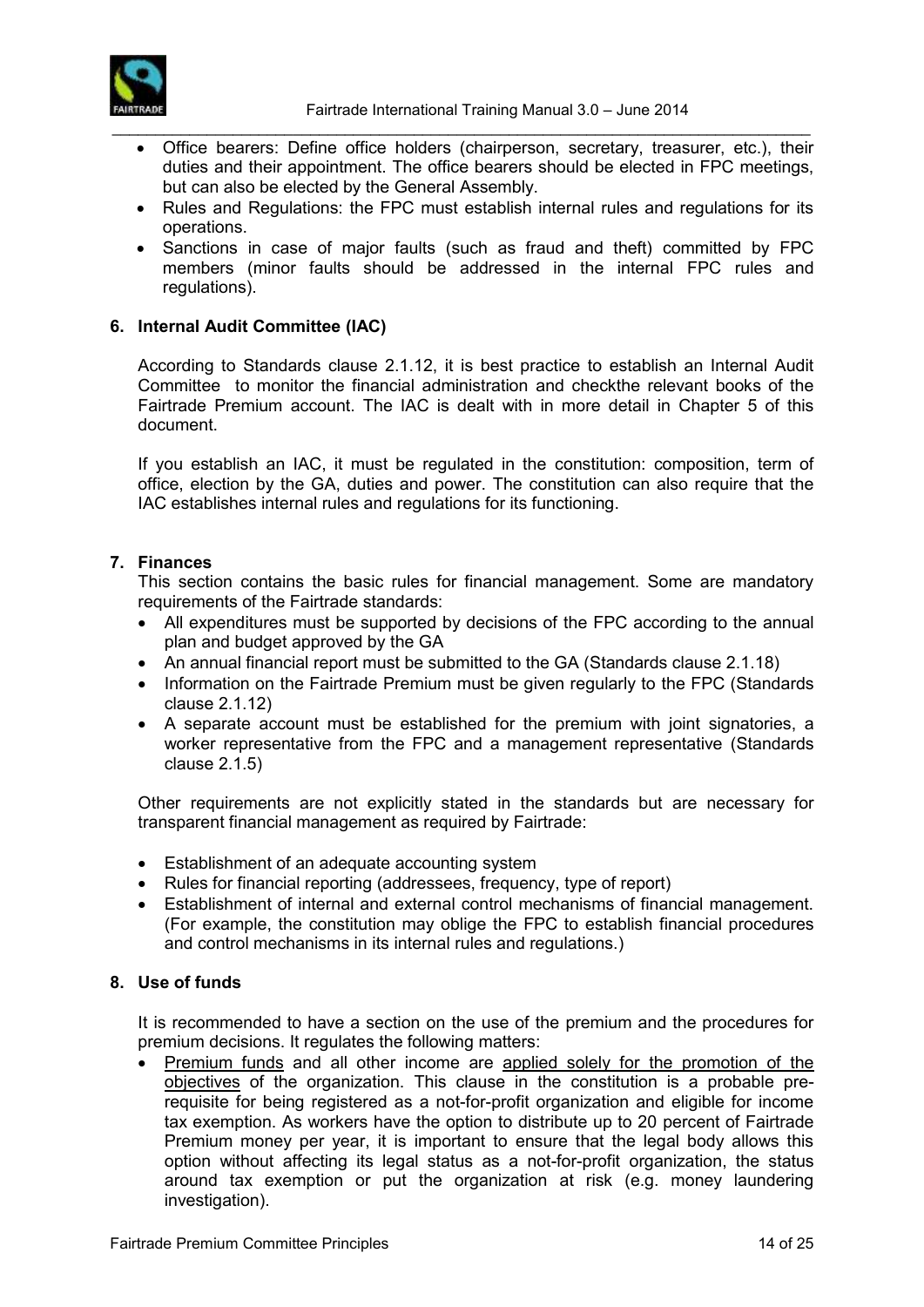

- Criteria for premium use (what can thepremium be used for?) $12$
- Fairness and equity in the allocation of premium funds for the needs of all groups (e.g. including migrant and temporary workers/seasonal, women and men, etc.) should be taken into account as far as possible (Standards clause 2.1.15)
- Procedure for decisions on premium use (Standards clause 2.1.15, particularly the requirement of written and approved projects.

#### **9. Amendments to the Constitution**

This section regulates the procedure for amendments to the constitution, particularly the requirement of a qualified majority (for example two-thirds) of the GA necessary for approval.

#### **10. Dissolution**

This section regulates the procedure in case of dissolution, such as:

- Requirements with regard to quorum and qualified majority in the GA that decides on dissolution
- Legal requirements (if applicable)
- Procedure for liquidation of assets and liabilities
- Application of surplus including fixed assets after liquidation

The main reasons for dissolution could be linked to the closing down of the company (which means that there are no longer any employees who can be members of the organization) or the loss of the Fairtrade certification.If it is the GA decision the constitution must ensure that the balance of the Fairtrade Premium account must be used for the on-going and planned Fairtrade Premium projects or be distributed among the workers in accordance with the laws governing the legal body.

If there are reasons why the legal body can continue to operate as an independent organization, then the GA has to change the definition of membership and the definition of beneficiaries in order to continue with current projects. Alternatively, the properties of the dissolved organization may be donated to one or more organizations with similar goals. In any case, the law and the relevant clauses of the constitution have to be followed.

#### **11. Miscellaneous**

 $\overline{a}$ 

To safeguard the company from being made responsible for acts and liabilities of the organization, a clause might state its legal independence from the company and the sole liability of the organization for its debts and liabilities.

## <span id="page-14-0"></span>**4. FAIRTRADE PREMIUM COMMITTEE RULES AND REGULATIONS**

While the terms of reference or constitution (Standard clause 2.1.4) establish the more fundamental rules to be followed, the Fairtrade Premium Committee also needs to draw up internal rules and regulations to ensure transparent management. Transparent means that the management of the premium, and decision-making about projects, should be clear and available to all the workers.

<sup>12</sup> Guidance can be found in the Fairtrade International Explanatory *Document for the Fairtrade Premium Committee in Hired Labour Situations*.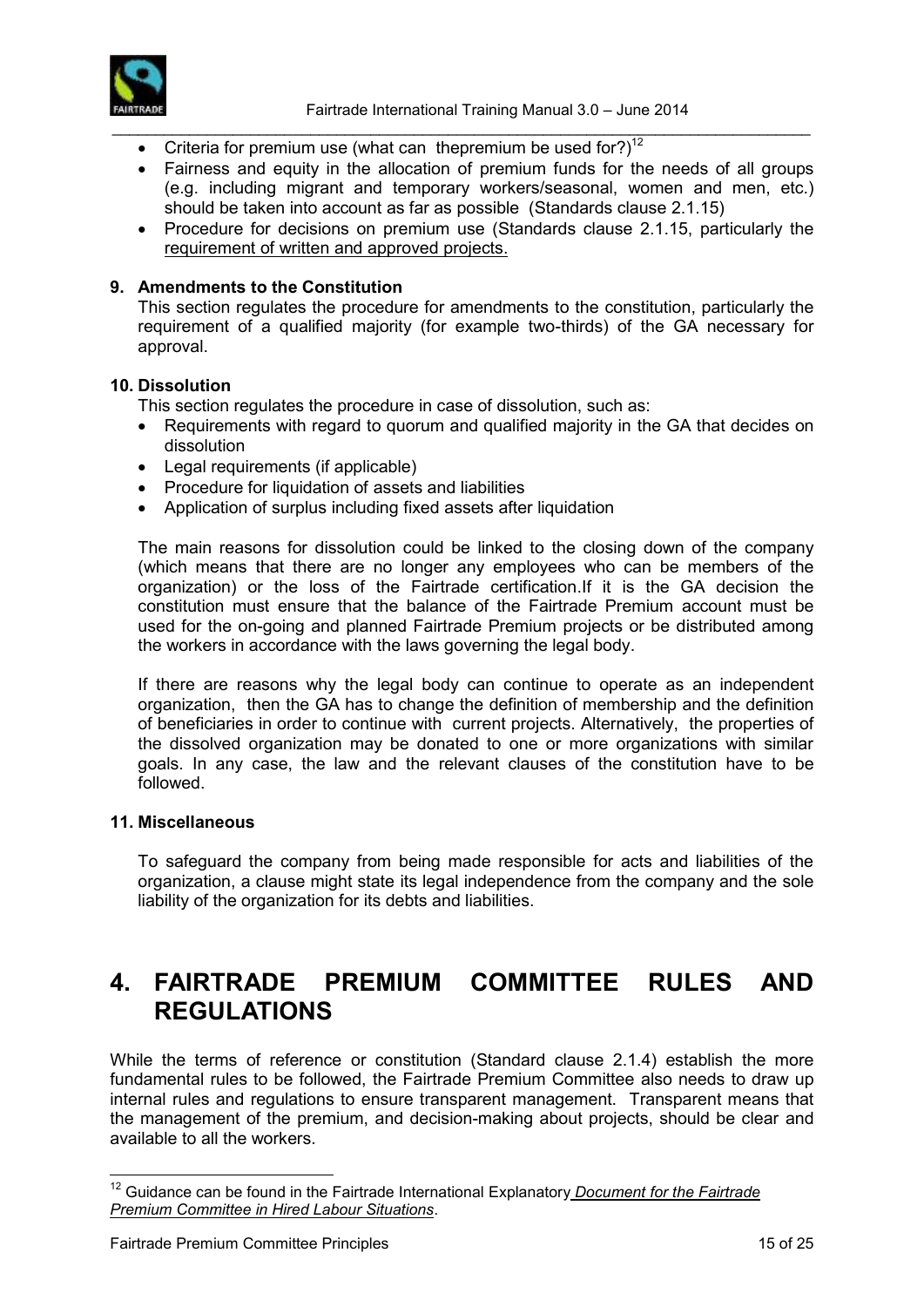

The rules and regulations are the by-laws that govern the operation of the FPC, and complement the constitution. They are distinct from the constitution, which lays down the rules for the whole organization. But the internal rules and regulations must be based on the constitution, i.e. they cannot go against the rules set out in the constitution. The internal rules and regulations are also approved by the GA. All workers have the right to see how decisions are made and how money is spent.

The FPC has a lot of freedom in defining the internal rules and regulations. However, it should take into account the following principles:

- Principles and rules of Fairtrade as expressed in the standards and explanatory documents issued by Fairtrade International e.V.
- The principles and rules laid down in the constitution of the organization
- Equality: each FPC member has equal rights (e.g. one vote in FPC decisions) and equal responsibility for FPC operations. Management advisors must actively and responsibly participate in the FPC and have the right to block<sup>13</sup> expenditure that would violate the rules for premium use, if the proposed use is illegal, or if it has a demonstrably negative structural, financial or social impact on the company (see Standards clause 2.1.13).
- Honesty: The FPC must promote both the empowerment and the sustainable social and economic development of workers, their families and the community and not pursue the personal benefit of FPC members or their relatives and friends. The internal rules and regulations should help to prevent abuse and personal enrichment as much as possible.
- Transparency: internally, all FPC members must be informed about business routinely and have access to all relevant information. Externally, auditors and workers (through the Internal Audit Committee) must be able to check the operations of the FPC, particularly the financial operations.
- Effectiveness: the internal rules and regulations should guide the FPC on how to promote and achieve the objectives of the organization
- Efficiency: the internal rules and regulations should oblige the FPC to use the available resources (funds, time, knowledge, etc.) in the best possible way.

The following issues should be covered by the internal rules and regulations:

- Duties of FPC members: attend meetings and training, prepare for meetings and fulfil any tasks assigned by the FPC, maintain communication with their constituencies, etc. This does not refer to the duties of the FPC as a whole (which is set out in the Constitution), but those of each individual FPC member.
- Election and term of office of office holders (unless this is set out in the constitution and/or the election of office holders is in the competence of the GA)
- Duties of office holders (if not set out in the constitution, or elaborated in more detail than the constitution)
- Internal organization of the FPC: e.g. assignment of permanent duties not assigned to office holders. In addition to the formal offices such as chair, treasurer and secretary, the FPC can establish other assignments such as communication, capacity building, file keeping, asset administration, etc.
- Rules for FPC meetings, for example:
	- $\triangleright$  Frequency of FPC meetings
	- $\triangleright$  Convening of meetings: who convenes, procedure (e.g. in writing with agenda), notice period (e.g. one week in advance)
	- $\triangleright$  Agenda of meetings: mandatory agenda items

<sup>&</sup>lt;sup>13</sup> The technical feasibility/solution of this requirement will have to be examined in the context of the applicable legal framework in each country.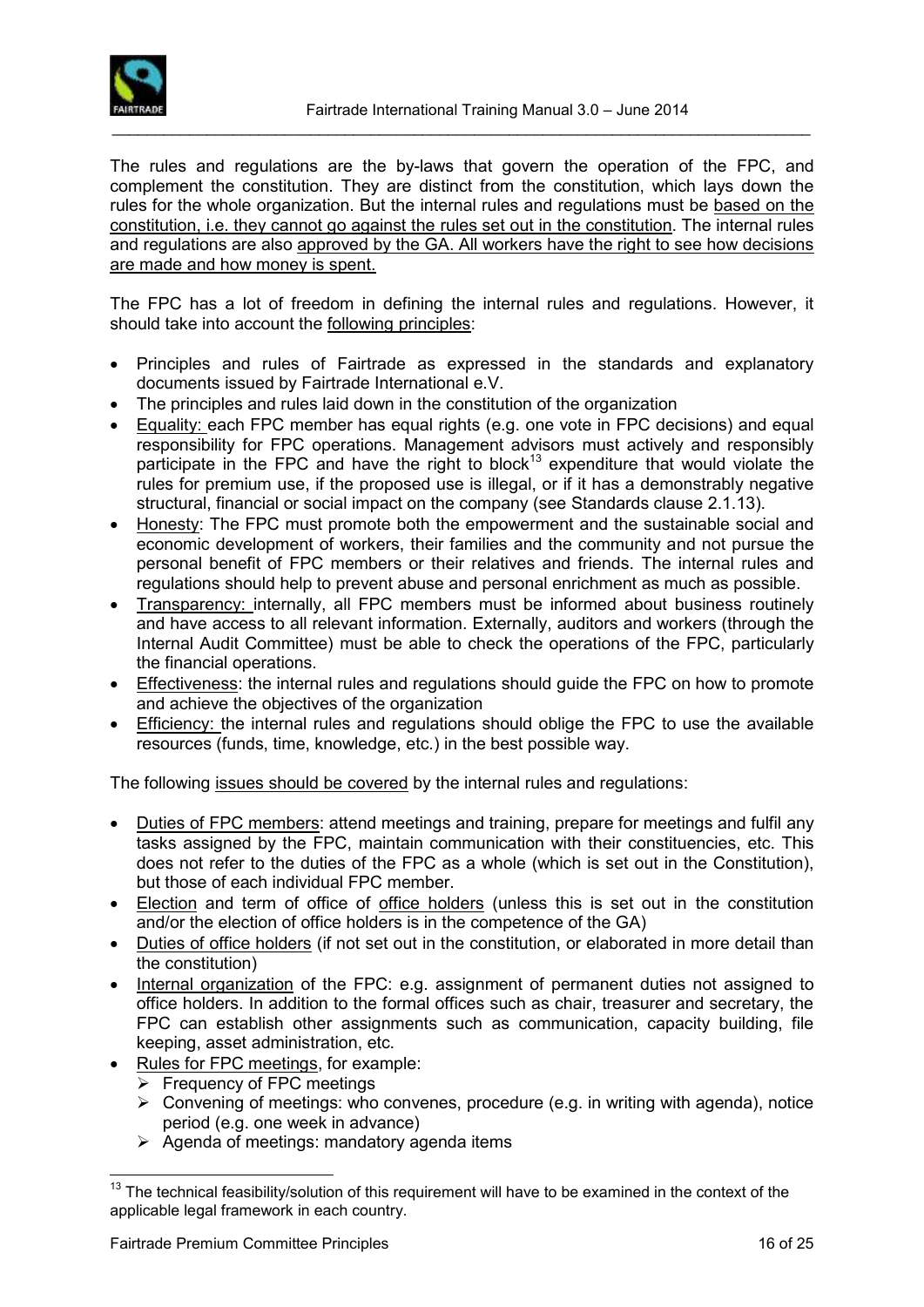

- \_\_\_\_\_\_\_\_\_\_\_\_\_\_\_\_\_\_\_\_\_\_\_\_\_\_\_\_\_\_\_\_\_\_\_\_\_\_\_\_\_\_\_\_\_\_\_\_\_\_\_\_\_\_\_\_\_\_\_\_\_\_\_\_\_\_\_\_\_\_\_\_\_\_\_\_\_\_\_\_\_  $\triangleright$  Procedure of meetings, particularly quorum, decision-taking and minutes
- Procedures for establishing FPC sub-committees
- Procedures for project management: detailed steps to be followed in the project identification, planning, decision-taking, implementation, evaluation and monitoring
- Procedures for accountability
- Financial procedures
- Procurement procedures
- Rules for internal (within FPC) communication and information
- Rules for communication with workers: frequency, means, who is responsible, records. The internal rules and regulations should establish guidelines for communication within the FPC as a group and for individual FPC members with the workers. As well as meetings, other forms of communication should be considered: noticeboard, leaflets, radio spots (some companies have an internal radio facility), etc.
- Rules for file keeping: File keeper, updating and use of files
- Sanctions of FPC members who do not comply with their duties (if not contained in the constitution or more detailed than in constitution, particularly for minor faults). Offences would include, for example: unjustified absence from meetings, disregard of internal rules and regulations (particularly of financial procedures), non-fulfilment of tasks assigned to a member).

In establishing the internal rules and regulations, the FPC should be guided by the Fairtrade International Training Manuals, particularly on *Fairtrade Premium Committee Processes* and *Fairtrade Premium Committee Financial Management*. These modules give practical advice for the good functioning of the FCP. By incorporating them into the internal rules and regulations the FPC adopts them as its own law and makes their compliance mandatory for FPC members. This enhances effectiveness, efficiency and transparency.

## <span id="page-16-0"></span>**5. INTERNAL AUDIT COMMITTEE**

### <span id="page-16-1"></span>**(a) Purpose**

The establishment of an Internal Audit Committee (IAC) is not a mandatory requirement. Standard clause 2.1.12 mentions that "*a designated internal auditing committee is a best practice for checking relevant books of the Fairtrade Premium Account."* Though not mandatory, the establishment of an IAC is highly recommended for medium-sized companies, and it is best practice for organizations with a large number of members (>100) and/or a high premium turnover.

Why have an Internal Audit Committee? The FPC manages significant amounts of money on behalf of the workers and is accountable to them. The workers exercise their control of the FPC by means of the reports submitted to the General Assembly, particularly the annual report and the financial report. However, the GA is not a very effective control instrument for several reasons. It meets only from time to time, often only once or twice or once a year. It is not a very flexible control tool, since it consists of all the members and such a large number of people cannot monitor FPC operations and its financial administration. The GA actually receives only a summary report and does not check the details, such as revising the books and checking compliance with the procedures.

These shortcomings of the GA as a control mechanism are the rationale for the establishment of an Internal Audit Committee. It is a control instrument that is much more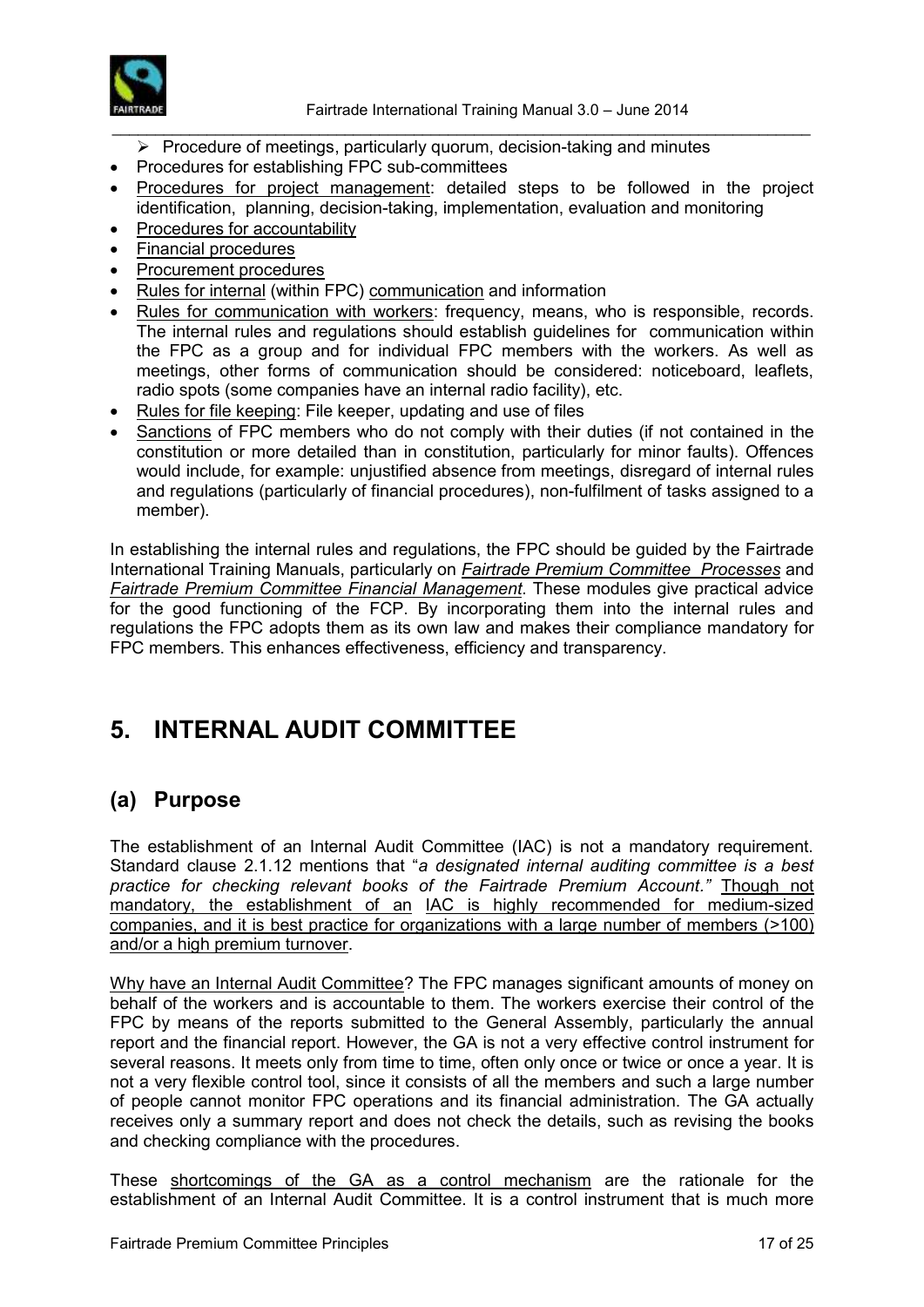

flexible, efficient and effective than the GA itself, but mandated by the GA to supervise the FPC. This mandate can be limited to financial and accounting matters only, or its scope can be wider and include the entire range of operations of the FPC.

\_\_\_\_\_\_\_\_\_\_\_\_\_\_\_\_\_\_\_\_\_\_\_\_\_\_\_\_\_\_\_\_\_\_\_\_\_\_\_\_\_\_\_\_\_\_\_\_\_\_\_\_\_\_\_\_\_\_\_\_\_\_\_\_\_\_\_\_\_\_\_\_\_\_\_\_\_\_\_\_\_

One might argue that this control function can also be exercised by an external audit, especially because the external auditors are professionals and can do the job much better than internal auditors chosen among the workers who often lack the necessary professional skills. This argument has some truth when it comes to technicalities, but it does not take into account the social dynamics and underestimates the effectiveness of peer pressure. An IAC is permanently on site and monitors the FPC operations on an ongoing basis, while an external auditor comes only from time to time, usually at the end of the year. Moreover, the IAC can be entrusted with a more extensive mandate than just revising the accounts. The best system is to have both: an internal and external auditing mechanism.

## <span id="page-17-0"></span>**(b) How to establish an Internal Audit Committee**

If the organization decides to establish an Internal Audit Committee, it must be provided for in the constitution. The constitution should regulate:

- The composition of the IAC: three members should be sufficient, and all of them should be workers as the GA itself consist of workers;
- Profile: the members should be people highly respected for their integrity and reliability. If possible they should have some knowledge of finance and accounting and be familiar with FPC operations. Former FPC members who did their job well would be ideal candidates for this position. If the members of the IAC don't have these skills, they must be trained as soon as possible after election to be able to comply with their duties.
- Election procedure and term of office: the IAC must be elected by the General Assembly (not by the FPC, since the IAC is supposed to monitor and audit the FPC). The term of office should be long enough to gain skills and experience (four to six years); the gradual renewal of the committee is recommended (not all members are replaced at the same time).
- Duties and powers: this is the most important part. The organization must decide whether the IAC's action is limited to the sphere of finance and accounting, or if its competences should go beyond that. To avoid misunderstandings and conflict, the role of the IAC must be clearly defined.

With regard to finance and accounting – the classical field of auditing – the IAC has a duty to monitor and supervise the financial administration of the FPC. In particular, the IAC must check whether:

- $\triangleright$  the FPC observes the Fairtrade standards, the constitution of the organization and the internal rules and regulations
- $\triangleright$  the financial management is correct and transparent
- $\triangleright$  the FPC, and particularly the treasurer, follows the financial procedures (registration of income and expenditure, keeping of original documents, payment procedures, procurement procedures, etc.)
- $\triangleright$  all expenditures are supported by a decision of the FPC according to the plan and budget approved by the GA
- $\triangleright$  the financial documents, accounts and financial reports are properly compiled
- $\triangleright$  workplans, timeframes and budgets are fulfilled and deviations properly corrected or iustified
- $\triangleright$  the flow of information on financial matters complies with the rules (reports to the workers and information flow within the FPC)
- $\triangleright$  the FPC administers the premium in the best interests of the beneficiaries
- $\triangleright$  the FPC does not strive for personal gain in the performance of its duty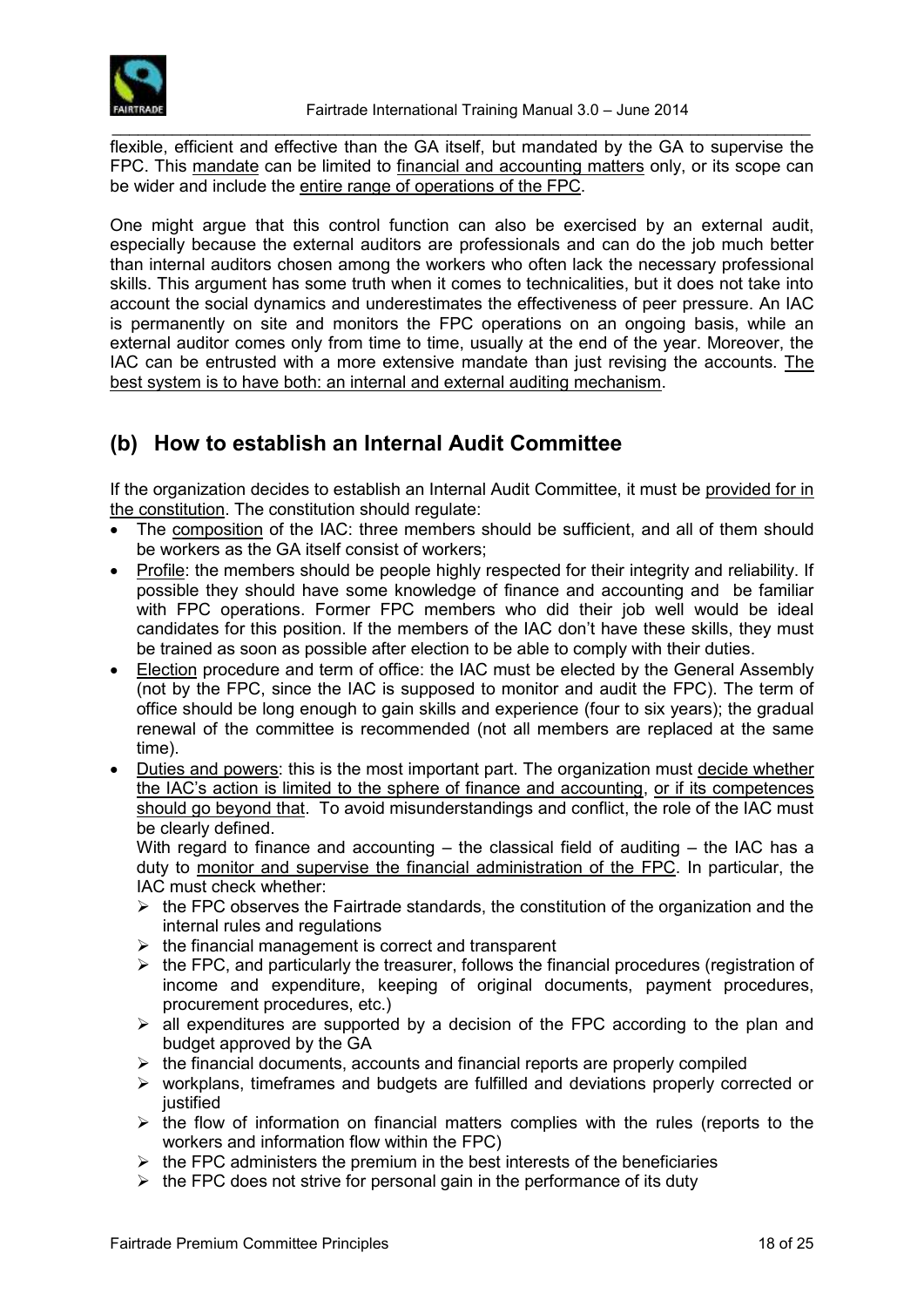

\_\_\_\_\_\_\_\_\_\_\_\_\_\_\_\_\_\_\_\_\_\_\_\_\_\_\_\_\_\_\_\_\_\_\_\_\_\_\_\_\_\_\_\_\_\_\_\_\_\_\_\_\_\_\_\_\_\_\_\_\_\_\_\_\_\_\_\_\_\_\_\_\_\_\_\_\_\_\_\_\_ The constitution may entrust the IAC with other duties beyond the financial sphere. It may mandate it to monitor and supervise the operation of the FPC in general, not only with regard to financial matters. The IAC may, for example, supervise the process of project management (from the identification of projects to their termination and evaluation), the planning and reporting by the FPC, etc. The focus of the auditing is on the formal compliance with the rules (standards, constitution, by-laws) not on the content of the FPC decisions. However, it should also ensure respect for the basic rights of the members, such as non-discrimination. In this sense the IAC becomes a kind of '"ombudsperson', serving as a bridge between the FPC and the workers. It is the addressee of complaints from the workers and other stakeholders if they feel the FPC has not served them well, violated their rights or broken the rules. Then the role of the IAC is conflict prevention and trust building.

The IAC performs its duties pro-actively according to its workplan. In order to perform its functions, the committee must have access to all necessary information. An IAC member should attend FPC meetings. The IAC should periodically check the accounting books and financial documents and visit project sites. In case of allegations or complaints the IAC acts immediately to analyse and verify the accusation. It must file a report on the subject within a defined timeframe.

If the IAC detects minor irregularities, it should immediately call on the FPC to take corrective action. If the fault is not corrected, or in case of major irregularities, the IAC should report to the General Assembly. In case of very serious breaches, the IAC should have the power to call for an extraordinary General Assembly to report and make recommendations. The GA has the final say in case of any conflict between the IAC and the FPC. The meetings of the committee and all cases it dealt with should be documented.

The IAC should report regularly to the General Assembly on its work and the findings, at least once a year to the ordinary GA. More frequent reporting, for example on a quarterly basis, is highly recommended.

 The IAC must develop its own internal rules and regulations (on meetings, records, procedures and timeframes in case of detecting irregularities or in case of complaints, reporting to GA, sanctions, etc.) and a workplan (division of labour among the committee members, form and frequency of checks, etc.).

As already mentioned, training of the IAC is paramount. An incompetent IAC would be worse than no IAC, because it gives a false impression of assurance. It would be unrealistic to expect that it will be easy to find the people with the required profile. Therefore the members should be trained as quickly as possible after they have been elected. Besides a balanced and trustworthy personality, specific technical skills are required. The training has to be defined according to the individual situation of each committee. The IAC members may also be invited to participate in FPC training on leadership and technical matters such as financial management, Fairtrade standards, FPC processes. The Fairtrade training modules on these issues are helpful tools for incoming IACs. However, whenever feasible, a one or two day introductory practical training on all these issues should be offered to new IAC members right from the start.

## <span id="page-18-0"></span>**6. DELEGATES MODEL**

In the case of multi-estates, there must be a system for elected delegates to represent each affiliate plantation if a central FPC exists (Standards clause 2.1.4).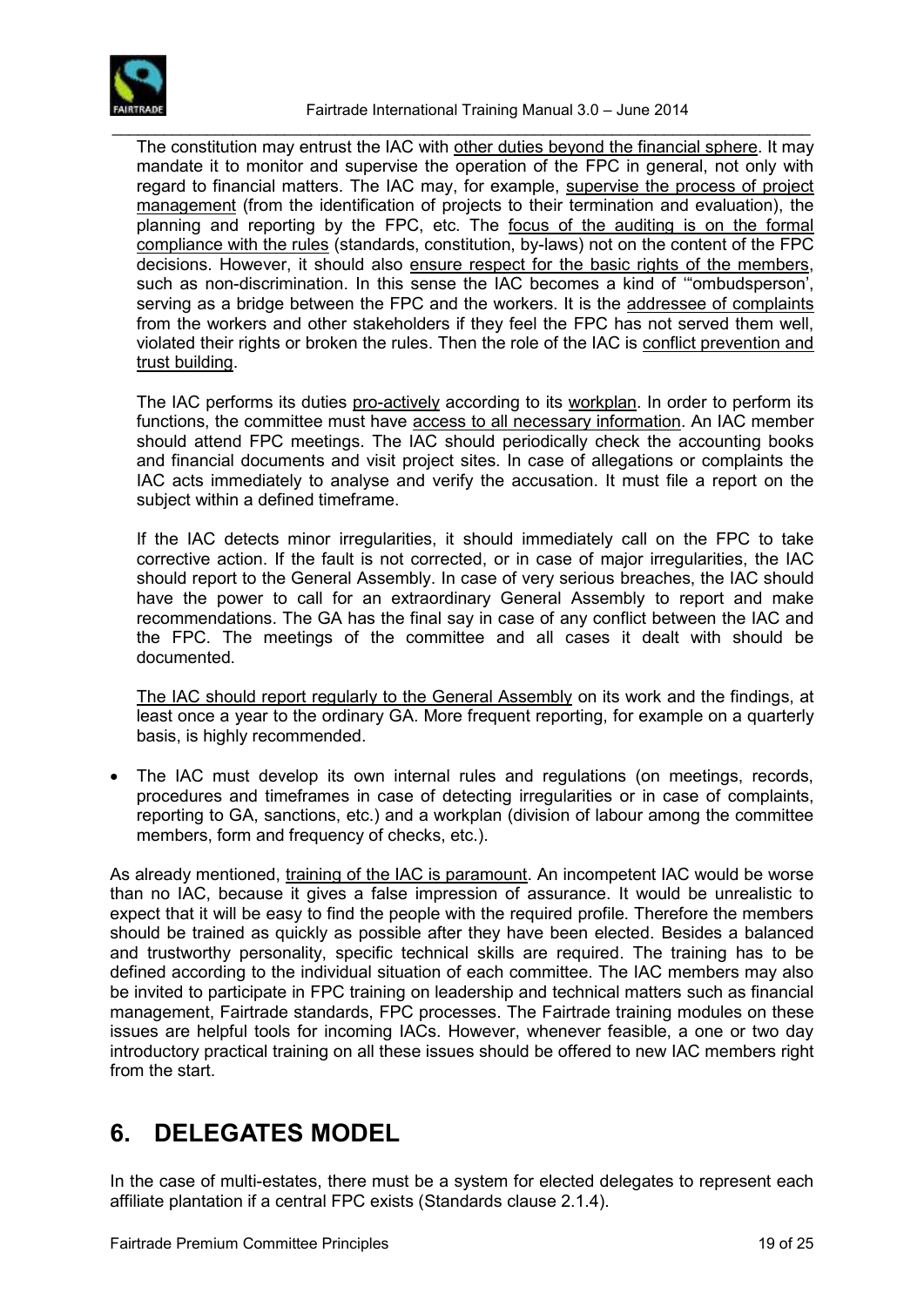

In companies with a very large workforce (>500) communication between the FPC and the workers becomes difficult and the General Assembly becomes unmanageable. In these cases, a delegates' system should be considered. It follows the model of representative democracy: since the assembly of workers is too large to really exercise its function, the workers confer the powers of the General Assembly onto their representatives or delegates. Instead of the General Assembly, the Meeting or Assembly of Delegates is the authority that guides and controls the FPC. The only function of the workers is to elect the delegates.

If you decide to establish a Delegates' system, its duties and powers and its way of operation, must be laid down in the constitution. The Assembly or Meeting of Delegates takes the place of the General Assembly of workers. The constitution should regulate:

- The number of delegates:  $50 100$  is a manageable size, depending on the size of the workforce.
- Term of office: similar to that of the FPC, for example four years with elections every two years where 50 percent of the delegates are replaced by new members, while the other 50 percent remain in office until the next election.
- Election procedure: election by the workers per areas/sections/departments covering all the different sections of the farm and enabling everyone to be represented including migrant and temporary/seasonal workers. Each section sends a number of delegates proportional to the number of workers. Fair representation of gender and all categories of workers. You should take care to ensure that all categories of workers are represented.
- Duties and powers of the delegates. The Assembly of Delegates exercises the powers normally assigned to the General Assembly:
	- $\triangleright$  To approve and amend the constitution
	- $\triangleright$  To elect and remove FPC members among the delegates (delegates elected into the FPC must be replaced as soon as possible)
	- $\triangleright$  To elect and remove the members of the Internal Audit Committee
	- $\triangleright$  To discuss and approve the annual report including the financial report. In addition to the annual report which is presented once a year, the Delegates Assembly can meet more frequently (e.g. quarterly) and in each meeting receive a progress report from the FPC.
	- $\triangleright$  To receive the report from the Internal Audit Committee and the external financial auditor
	- $\triangleright$  To discuss and approve the annual workplan and budget
	- $\triangleright$  To decide on the dissolution of the organization and the application of funds in case of dissolution
	- $\triangleright$  An additional, very important duty of the delegates, in contrast to the role of the GA, is to inform the workers about Fairtrade and serve as link between the workers and the FPC. The delegates are accountable to their constituency. They should hold regular meetings with their constituency in the relevant work area or section. The constitution should establish guidelines on this. Best practice is to meet and inform the workers after each meeting of the delegates.
- Frequency of meetings: Minimum once a year (analogous to the Ordinary GA). To establish a regular dialogue between the delegates and the FPC, more frequent meetings are recommended. Best practice is quarterly meetings, where the FPC provides an account of its activities for the last three months (financial, projects, other activities, plans for next quarter). The FPC should always attend Delegate meetings to inform and receive feedback.
- Procedures of meetings:
	- $\triangleright$  Who convenes the Assembly of Delegates? The chairperson of the delegates on their own, but also on request of the FPC or the Internal Audit Committee, or on written request from a defined number or percentage of delegates.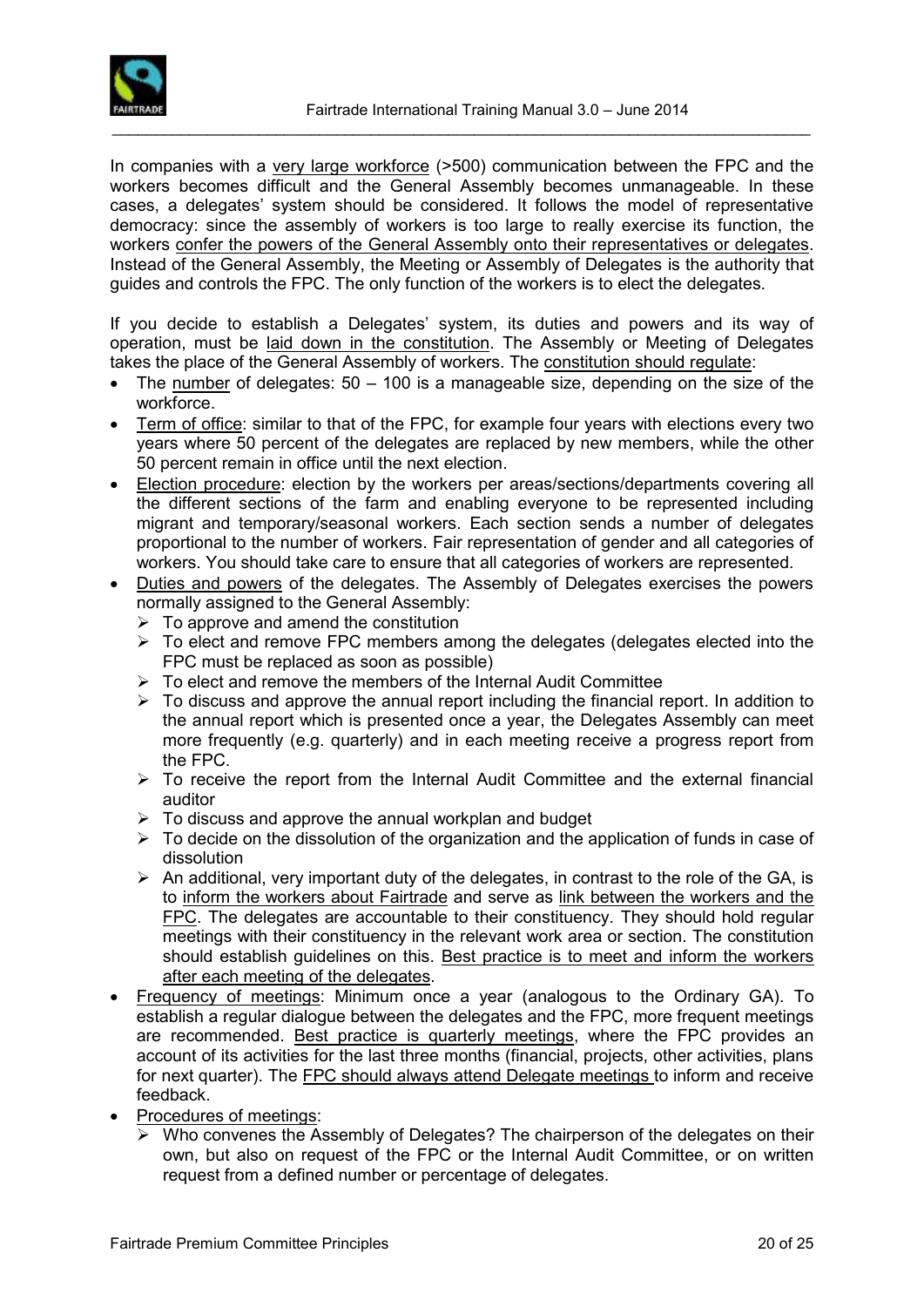



- \_\_\_\_\_\_\_\_\_\_\_\_\_\_\_\_\_\_\_\_\_\_\_\_\_\_\_\_\_\_\_\_\_\_\_\_\_\_\_\_\_\_\_\_\_\_\_\_\_\_\_\_\_\_\_\_\_\_\_\_\_\_\_\_\_\_\_\_\_\_\_\_\_\_\_\_\_\_\_\_\_  $\triangleright$  Form of notice (e.g. written notification to each delegate) and notice period (e.g. two weeks)
	- $\triangleright$  Quorum and procedure in case of lack of a quorum
- Rules and Regulations: The delegates should establish internal rules and regulations forthe operation of the delegates' system. Among others, they define the office holders and their duties (such as chairperson, vice-chairperson, and secretary who is responsible for minutes and files of the delegates). Also sanctions in case of faults committed by delegates (such as unjustified absence from meetings).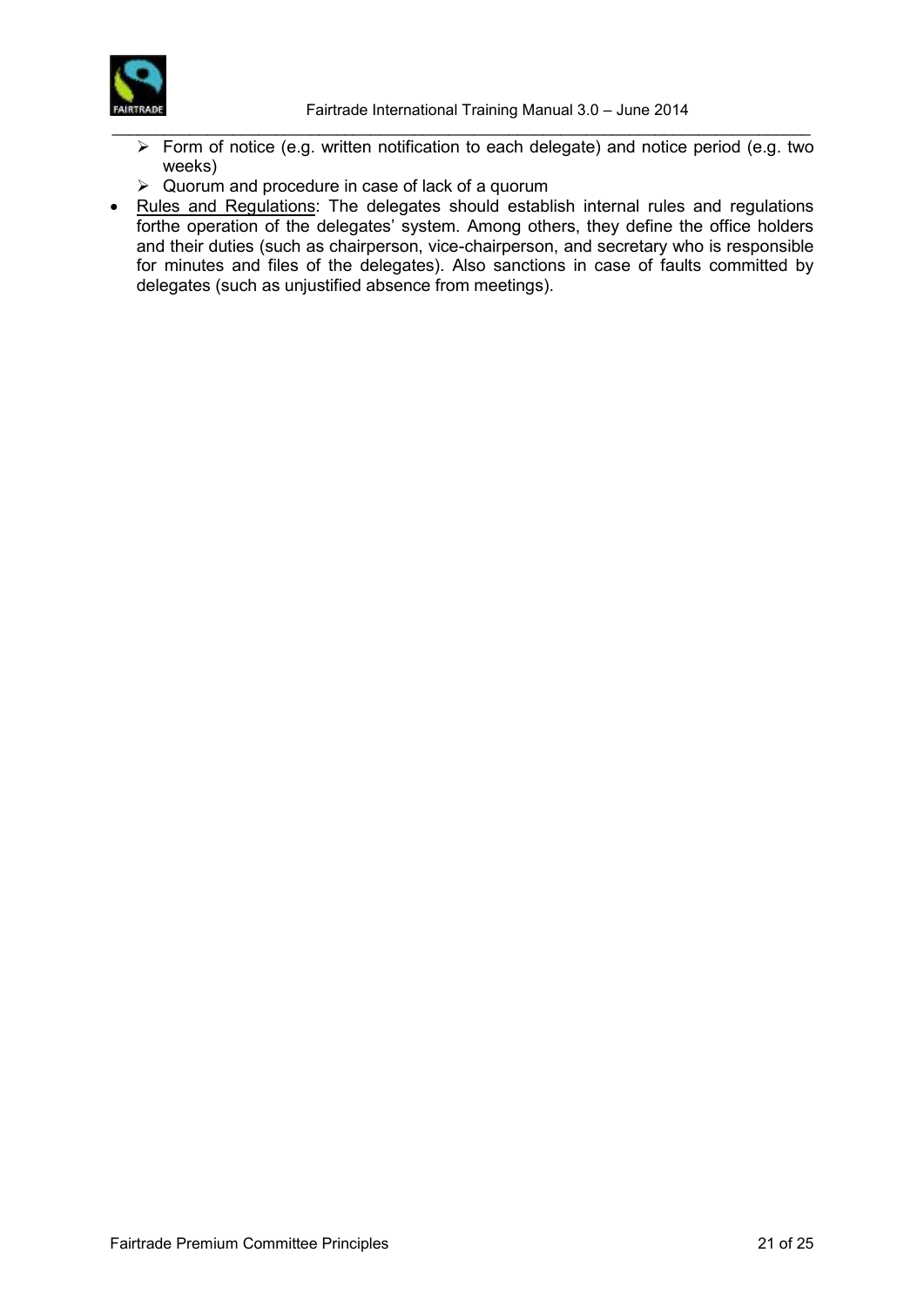

#### **APPENDIX:**

### **Proposed text elements for master presentation**

## **1. LEGAL BODY**

#### **Why a legal body?**

- All workers of a company are the direct beneficiaries of the Fairtrade Premium (FP)
- The FP belongs to the workers as a group, not to each worker individually
- To be able to legally own the premium and assets acquired the group must be legally incorporated
- The members of this legal organization are all workers/employees of the company
- The Fairtrade Premium Committee (FPC)) is not the owner of the premium, it manages the premium on the workers' behalf
- It is the governing body (Board) and representative of the legal entity
- There must be a formal legal body representing the workforce that is trecognized by law and registered by a public entity

#### **The principles governing the establishment of the legal body**

The legal form that is chosen must be the one that is most appropriate to the following principles. It must combine the Fairtrade requirements with the national legislation governing the legal form. The basic principles are:

- Private, non-governmental
- Not-for-profit, but not excluding the possibility of investing in profitable business projects with social,economic development orientation
- Development and empowerment oriented; objective is socio-economic development of workers, their families and communities
- Fairtrade Premium is main source of income
- All income must always be applied to the objectives of the organization
- No claim of members on the property of the organization
- Membership restricted to employees of company and all employees entitled to be members, without any other pre-requisite
- Principles of democratic participation, transparency, cooperation and equality; one person one vote
- Fairtrade Premium Committee is the managing body and must conform to and be elected according to Fairtrade standards
- The FPC is accountable to workers and must consult them before taking decisions
- Tax exemption should be sought
- Limited liability, neither members nor company are liable for debts of organization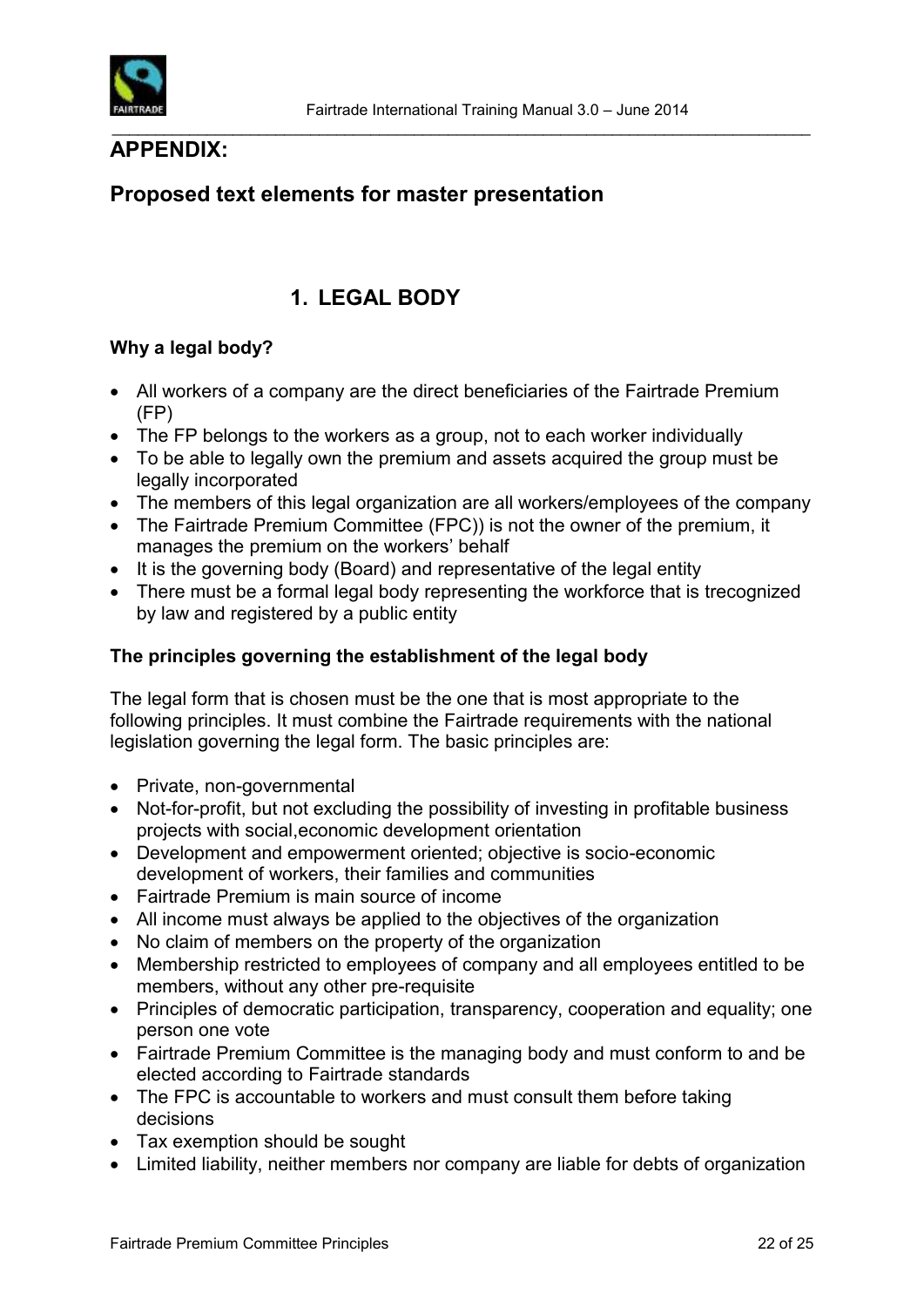

\_\_\_\_\_\_\_\_\_\_\_\_\_\_\_\_\_\_\_\_\_\_\_\_\_\_\_\_\_\_\_\_\_\_\_\_\_\_\_\_\_\_\_\_\_\_\_\_\_\_\_\_\_\_\_\_\_\_\_\_\_\_\_\_\_\_\_\_\_\_\_\_\_\_\_\_\_\_\_\_\_

#### **How to involve temporary/seasonal workers in membership and benefits**

Difficult, since their working relation with company is not stable Advisable to distinguish between benefits and membership

Membership possible if there is a stable relationship with company:

- Seasonal workers who work at least six months a year and come back year after year
- Part-time and casual workers who work regularly and the whole year round
- These groups should have a representative in the FPC

Benefits for those workers who have no stable employment relationship with company:

- Should be invited by FPC to express their problems and needs
- Should be able to propose projects for their groups and communities
- Should be able to benefit from premium projects while working on the farm

#### **Procedure for establishing legal body**

- Consultation with legal expert on adequate legal form and requirements
- With help of legal advisor draft constitution, explain and discuss with workers
- Workers in General Assembly (GA) must approve constitution
- Register organization before competent government authority
- Register all property under name of organization
- Apply for tax exemption and comply with other legal requirements

## **2. CONSTITUTION**

#### **Purpose**

- Founding document necessary for legalization
- Lays down principles and rules by which organization is governed

#### **Content**

- Name and registered office
- Objectives
- Membership
- General Assembly, its powers and how it operates
- Fairtrade Premium Committee as governing and managing body, its powers, composition and election and how it operates
- Internal Audit Committee (recommended as best practice)
- Financial management according to Fairtrade standards and principles
- Use of funds according to Fairtrade standards and principles
- Procedures for amendments of constitution and dissolution of organization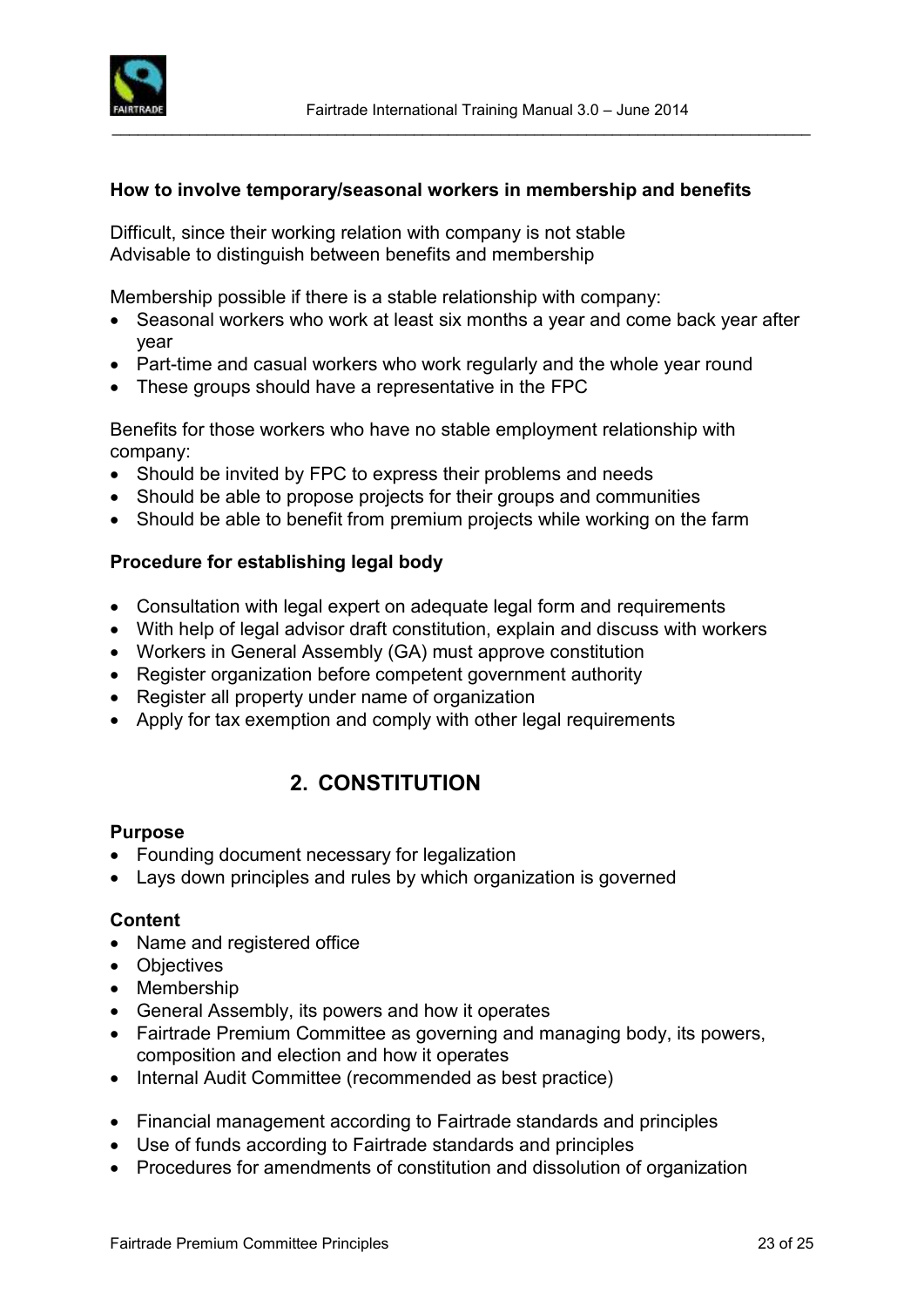

#### \_\_\_\_\_\_\_\_\_\_\_\_\_\_\_\_\_\_\_\_\_\_\_\_\_\_\_\_\_\_\_\_\_\_\_\_\_\_\_\_\_\_\_\_\_\_\_\_\_\_\_\_\_\_\_\_\_\_\_\_\_\_\_\_\_\_\_\_\_\_\_\_\_\_\_\_\_\_\_\_\_ **3. FAIRTRADE PREMIUM COMMITTEE RULES AND REGULATIONS**

Difference between

- **Constitution:** primary document, regulates objectives, membership and governance of organization as a whole; approved by GA
- **Rules and Regulations** : secondary document, regulates internal operation and procedures of FPC; approved by GA

In developing internal rules and regulations, FPC should be guided by Fairtrade principles and standards and of good governance, particularly of equality, honesty, transparency, effectiveness and efficiency.

#### **Content of Rules and Regulations**

- Duties of FPC members
- Election and duties of office holders (if not already laid down in constitution)
- Internal organization of FPC including possibility for sub-committees
- Rules for FPC meetings
- Procedures for project management
- Financial procedures
- Procurement procedures
- Rules for internal communication (among FPC members)
- Rules for communication with workers
- Rules for file-keeping
- Sanctions for non-compliance of FPC members

### **4. INTERNAL AUDIT COMMITTEE (IAC)**

Not mandatory, but recommended as best practice

Purpose is to have a body monitoring and controlling the FPC that is more flexible than the GA

Establishment of IAC must be provided for in constitution

Profile of IAC members is very demanding: skills and integrity

Training is crucial to avoid inaction and frustration

Election by GA and reporting to GA

Function can be limited to financial matters: checking accounts and observance of financial procedures

Can also be extended to a general overview of FPC operations: observance of Fairtrade standards and constitution in all FPC operations

Role of ombudsperson, receiving complaints from workers and mediating between workers and FPC; conflict prevention and trust building